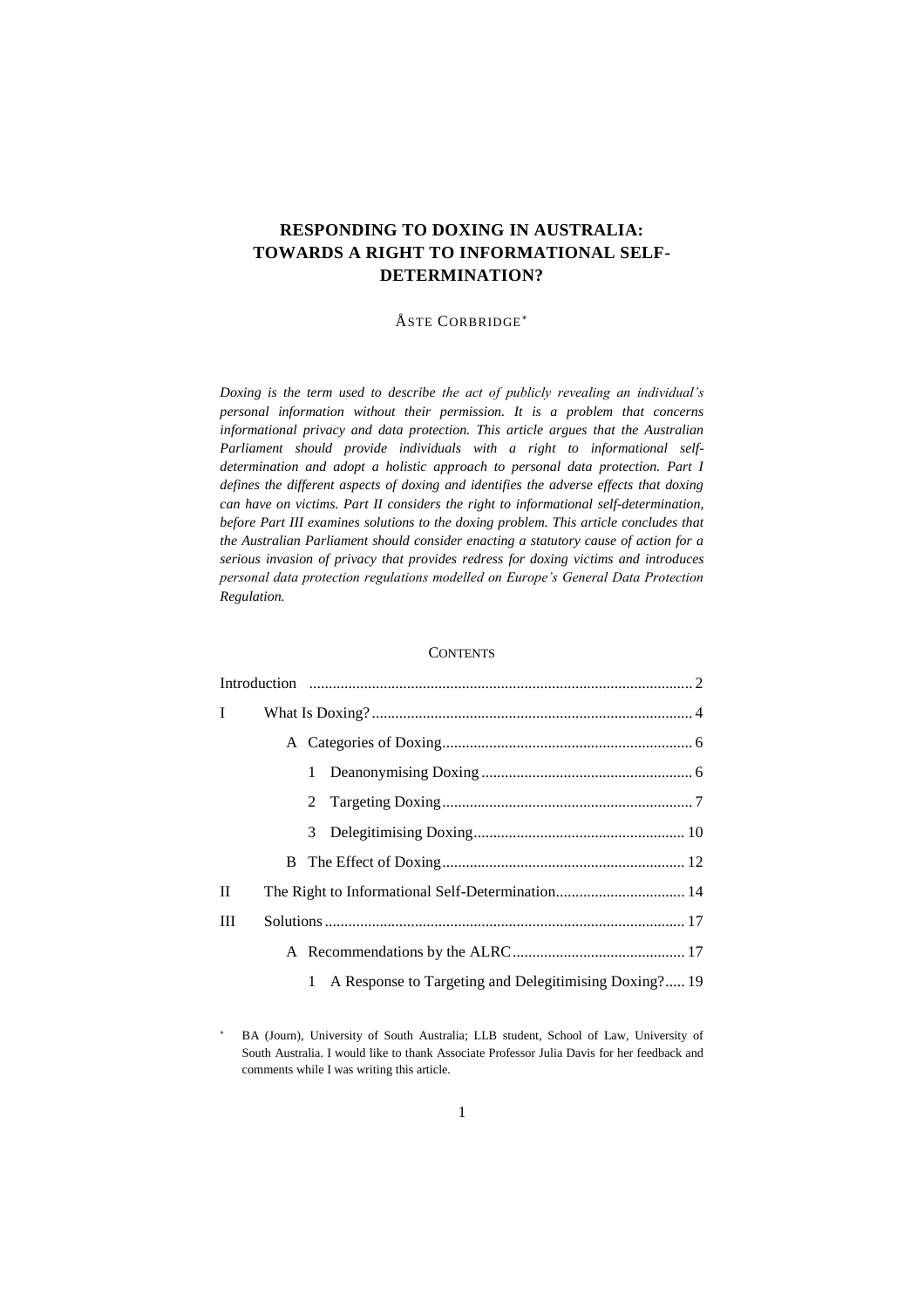| 2   | UniSA Student Law Review | Vol 3 |
|-----|--------------------------|-------|
|     |                          |       |
|     |                          |       |
| IV. |                          |       |

### <span id="page-1-1"></span>**INTRODUCTION**

<span id="page-1-2"></span><span id="page-1-0"></span>The term 'dox' originated as slang for 'documents' when 'dropping dox' emerged as 'a form of revenge in 1990s outlaw hacker culture that involved uncovering and revealing the identity of people who fostered anonymity'.<sup>1</sup> The term doxing (or doxxing) is now broader and includes discovering and publicly revealing anyone's personal or identifying information without their permission. <sup>2</sup> It is important to address the doxing problem because the opportunities for exposing another person's private information publicly, and consequently leaving them vulnerable to harassment, are increasing with global engagement on online social networks. In 2014, the American Pew Research Centre surveyed 2849 web users about online harassment. <sup>3</sup> The results revealed that '73% of adult internet users have seen someone be harassed in some way online and 40% have personally experienced it'.<sup>4</sup> However, despite the adverse consequences of doxing, there is no direct cause of action available to victims in Australia who seek a remedy. The only Commonwealth legislation that protects personal information in Australia is the *Privacy Act 1988* (Cth) ('*Privacy Act*'), but it protects only the privacy of individuals who interact with government agencies, private businesses or organisations and does not offer a remedy to those whose details are revealed in a social context by other individuals.<sup>5</sup> Remedies could be sought in criminal or civil law, but only in limited circumstances, because the information that is revealed is often truthful, non-threatening and gained

- <sup>1</sup> David M Douglas, 'Doxing: A Conceptual Analysis' (2016) 18(3) *Ethics and Information Technology* 199, 200, citing Mat Honan, *What is Doxing?* (3 June 2016) Wired <https://www.wired.com/2014/03/doxing/>.
- See, eg, Victoria McIntyre, "Do(x) You Really Want to Hurt Me?": Adapting IIED as a Solution to Doxing by Reshaping Intent' (2016) 19 *Tulane Journal of Technology and Intellectual Property* 111, 113; Douglas, above n [1,](#page-1-1) 200.
- <sup>3</sup> Maeve Duggan, *Online Harassment* (22 October 2014) Pew Research Center <http://www.pewinternet.org/2014/10/22/online-harassment/>.
- 4 Ibid.
- <sup>5</sup> *Privacy Act 1988* (Cth) s 2A ('*Privacy Act'*). See generally Sharon Givoni, 'Interview with the Honourable Michael Kirby AC CMG' (2016) 13 *Privacy Law Bulletin* 150, 151.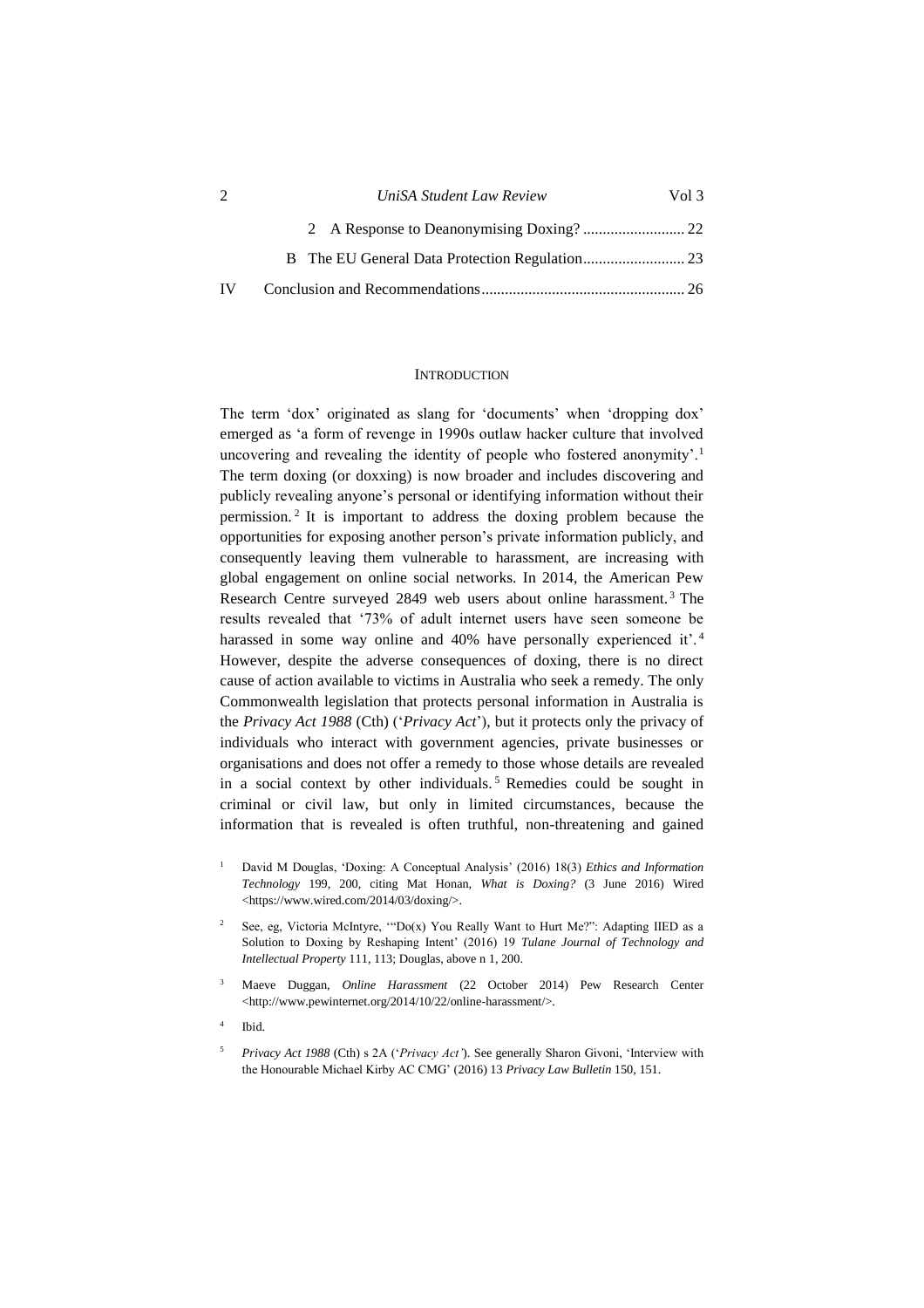lawfully. <sup>6</sup> Examples of when remedies could be sought in equity, tort or criminal law are discussed further in Part I.

A survey conducted in Europe has found that around 'seven out of ten people are concerned about their information being used for a different purpose from the one it was collected for'.<sup>7</sup> Furthermore, only 15 per cent 'feel they have complete control over the information they provide online', and 31 per cent 'think they have no control over it at all'.<sup>8</sup> Informational privacy is a large transnational problem, since anyone can be doxed by anyone in the world. The Australian Parliament has two issues to consider in responding to doxing. The first issue is determining whether personal identifying information, including names, phone numbers and residential addresses, should be protected. The second issue is finding the right balance between personal privacy and freedom of information. While the case law in America is leaning towards protecting freedom of information,<sup>9</sup> the case law in Europe is leaning towards protecting the right to privacy.<sup>10</sup> In Australia, any new right to personal privacy will also need to be balanced against the rights provided in the *Freedom of Information Act 1982* (Cth) ('*Freedom of Information Act*'). The *Freedom of Information Act* provides that, when determining whether personal information has been unreasonably disclosed, regard must be had to 'the extent to which the information is well known', 'whether the person to whom the information relates is known to be (or to have been) associated with the matters dealt with in the document' and 'the availability of the information from publicly accessible sources'.<sup>11</sup> However, the object of the *Freedom of Information Act* is to protect the right of individuals to access 'information held by the Government of the

See McIntyre, above [n 2,](#page-1-2) 118.

<sup>7</sup> European Commission, 'Data Protection' (Special Eurobarometer Report 431, European Union, 2015) 7 <http://ec.europa.eu/commfrontoffice/publicopinion/archives/ebs/ebs\_431\_en.pdf>.

<sup>8</sup> Ibid 6.

<sup>9</sup> See, eg, *Chan v Ellis*, 770 SE 2d 851, 852 (Ga, 2015); *Wilson v Harvey*, 842 NE 2d 83, 91 (Ohio Ct App, 2005); *Slibeck v Union Oil Company of California*, (Del Sup Ct, No WL-11542, 18 September 1986). These cases were cited by Victoria McIntyre, above n 2, 118.

<sup>10</sup> See *Google Spain SL and Google v Agencia Española de Protección de Datos (AEPD)* (C-131/12) [2014] ECR 317.

<sup>11</sup> *Freedom of Information Act 1982* (Cth) s 47F(2).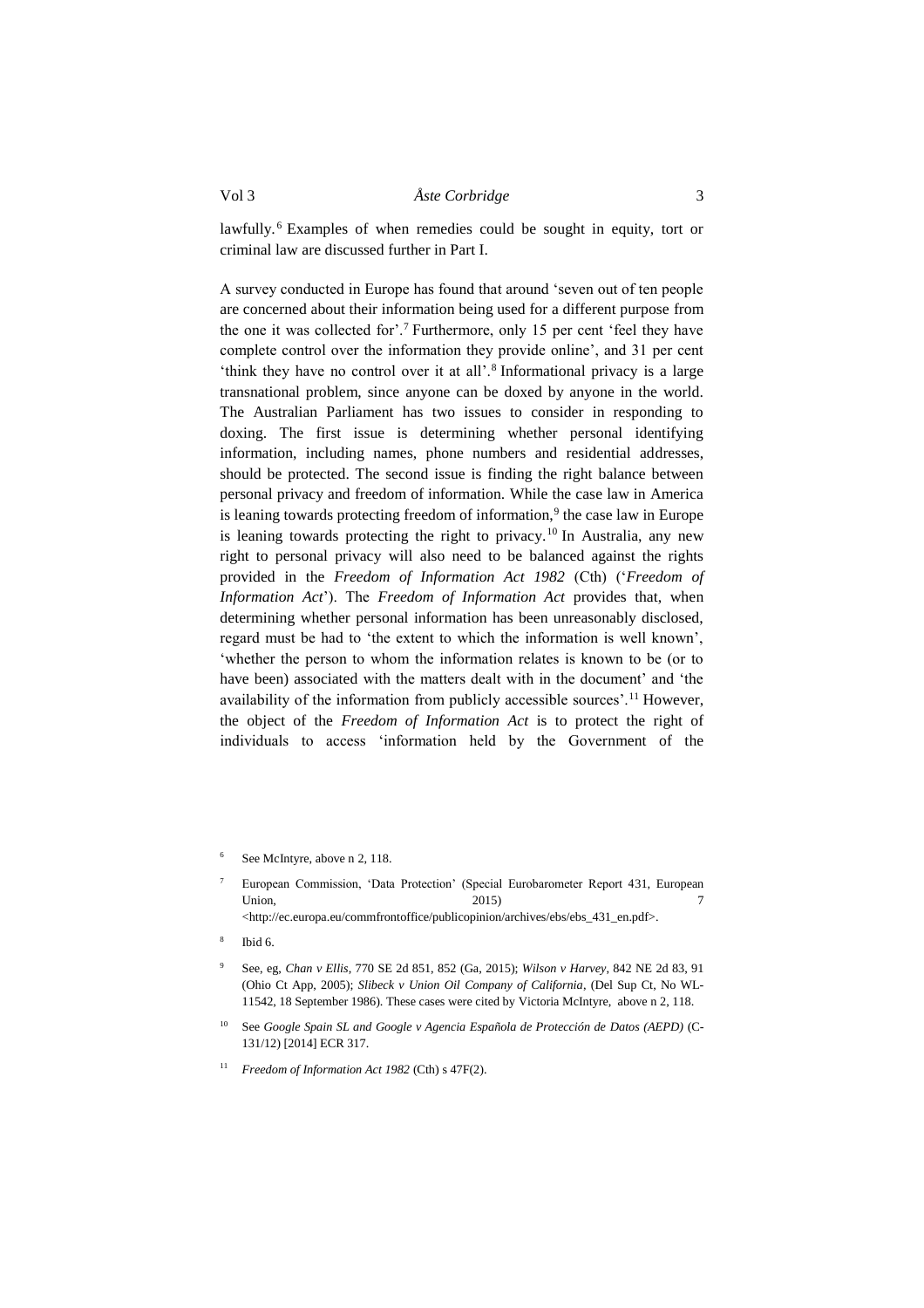Commonwealth',<sup>12</sup> which may not include personal information posted on a social media website.<sup>13</sup>

This article focuses predominantly on the first issue; it asks whether personal information should be protected and attempts to develop an appropriate legal response to doxing committed in Australia in cases where one Australian resident doxes another. It argues that the Australian Parliament should legislate for the right to personal privacy, and should not leave it up to online service providers to determine the balance between the right to personal privacy and the right to freedom of information. Part I defines the different aspects of doxing and identifies the adverse effects that doxing can have on victims. Part II considers the right to informational self-determination, before Part III examines solutions to the doxing problem, including recommendations made by the Australian Law Reform Commission ('ALRC') and Europe's General Data Protection Regulation. Part IV concludes that the Australian Parliament should consider enacting a statutory cause of action for a serious invasion of privacy that provides redress for doxing victims and introduces personal data protection regulations modelled on Europe's General Data Protection Regulation.

## I WHAT IS DOXING?

<span id="page-3-0"></span>David Douglas distinguishes doxing from blackmail, defamation and gossip.<sup>14</sup> Doxing is not done with the expectation of receiving something in return.<sup>15</sup> The motives are often boredom or malice,<sup>16</sup> to intimidate, protest, or expose wrongdoing.<sup>17</sup> Neither is it defamation or gossip, because the exposed information is factual and not defamatory.<sup>18</sup> Doxing is a problem that raises the issue of a right to privacy. Nicole Moreham suggests that there are 'two types of overlapping but distinct privacy interference: the misuse of private information (informational privacy) and unwanted sensory access (physical

- <sup>13</sup> See ibid s 27A, 47F.
- $14$  Douglas, above [n 1,](#page-1-1) 202.
- $15$  Ibid.
- <sup>16</sup> Stuart Blessman, 'What to Look for. How to Prevent It' (2016) 43(7) *Law Enforcement Technology* 33, 33.
- Douglas, above [n 1,](#page-1-1) 200.
- <sup>18</sup> Ibid 202.

 $12$  Ibid s 3.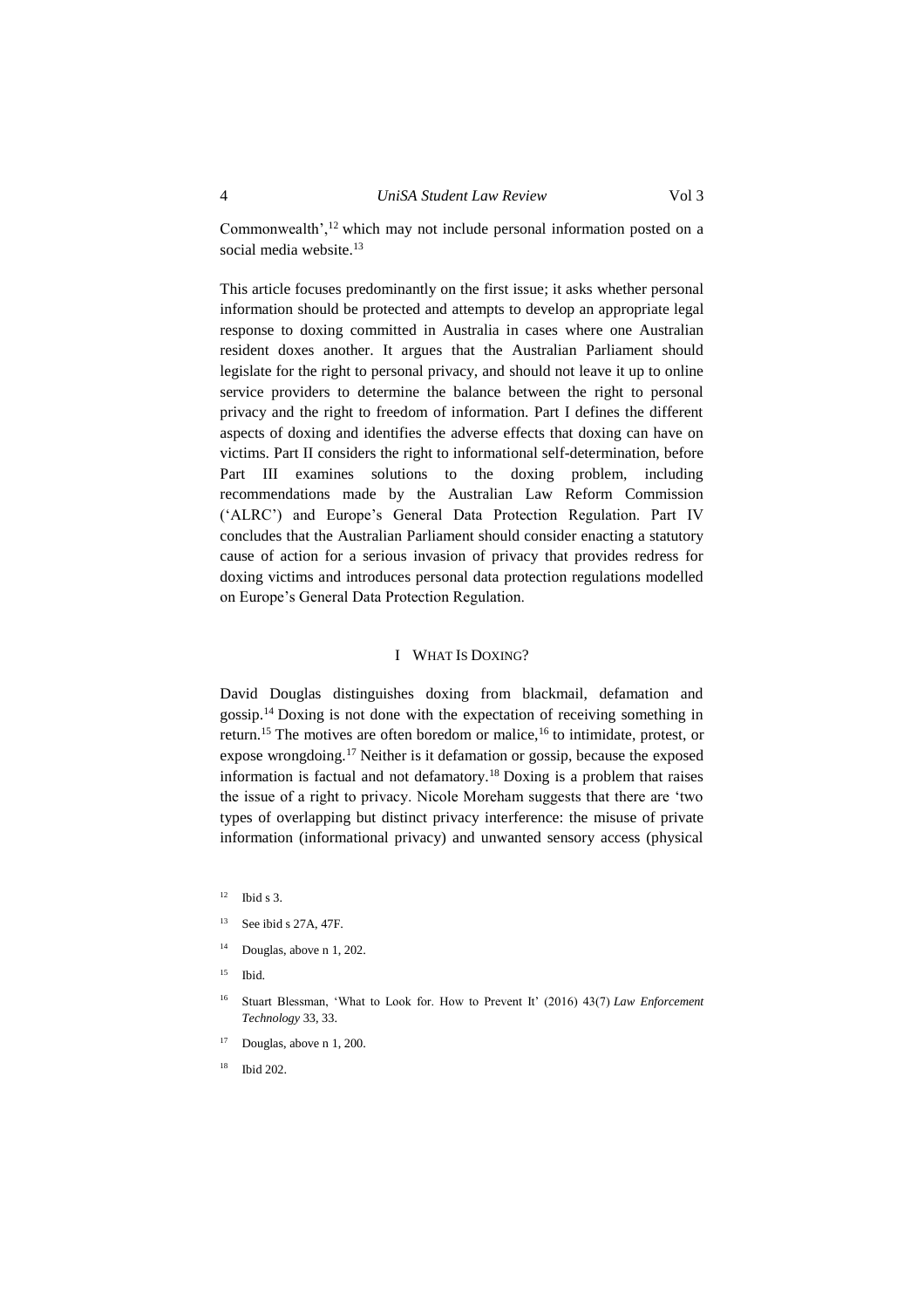privacy)'.<sup>19</sup> Doxing falls into the first category of informational privacy, which Moreham divides into three further subcategories. <sup>20</sup> To breach informational privacy, a person can: first, *discover* 'things about you that you wish to keep to yourself'; secondly, '*retain* private records or information about you either for his or her own future reference or with a view to sharing the information with others'; and thirdly, '*disclose* private information about you to others'. <sup>21</sup> The information could be a 'full name, date of birth, usernames, email accounts, home addresses, phone numbers, personal images',<sup>22</sup> or any other identifying details. The ALRC suggests that 'the most common type of misuse of personal information that will invade a person's privacy' is the disclosure of personal information.<sup>23</sup>

<span id="page-4-0"></span>Gary Marx argues that informational privacy 'involves the expectation that individuals should be able to control information about themselves'. <sup>24</sup> He claims that there are multiple components to 'identity knowledge' and provides a list that classifies the 'degrees of identifiability'.<sup>25</sup> These degrees range from a person's name and address, to social categories, including gender, age and religion. <sup>26</sup> Douglas argues that 'Marx's list suggests, anonymity and obscurity are both forms of protection',  $27$  and suggests that '[i]t is anonymity's protective value that makes doxing particularly harmful … as it removes the subject's anonymity without an equivalent loss of anonymity for the attacker'.<sup>28</sup> Douglas claims that the control over 'identity knowledge', and the power to decide what and to whom personal information

- <sup>19</sup> Nicole A Moreham, 'Beyond Information: Physical Privacy in English Law' (2014) 73(2) *Cambridge Law Journal* 350, 353.
- $20$  Ibid 354.
- $21$  Ibid.
- <sup>22</sup> David Day, 'Seizing, Imaging, and Analyzing Digital Evidence: Step-by-Step Guidelines' in Babak Akhgar, Andrew Staniforth and Francesca M Bosco (eds), *Cyber Crime and Cyber Terrorism Investigator's Handbook* (Elsevier Science, 2014) 71, 75.
- <sup>23</sup> Australian Law Reform Commission, *Serious Invasions of Privacy in the Digital Era*, Report No 123 (2014) 82 [5.44] ('*Serious Invasions of Privacy Report*').
- <sup>24</sup> Gary T Marx, 'What's in a Name? Some Reflections on the Sociology of Anonymity' (1999) 15(2) *The Information Society* 99, 100.
- $25$  Ibid.
- $26$  Ibid 100–1.
- $27$  Douglas, abov[e 1,](#page-1-1) 202.
- <sup>28</sup> Ibid.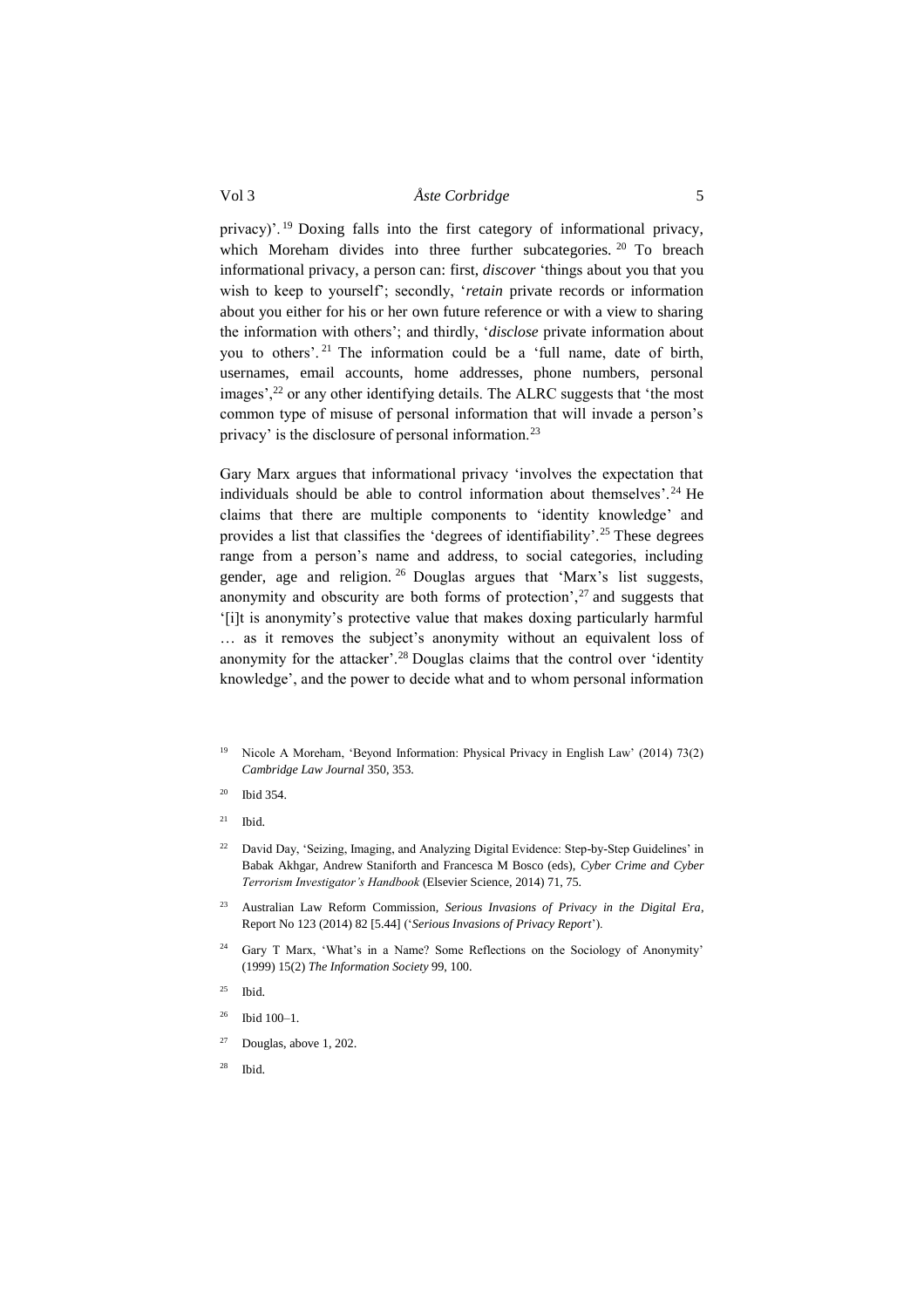is revealed, 'is an important aspect of a person's identity'.<sup>29</sup> He argues that our relationships are shaped by what information we choose to reveal and receive in return. <sup>30</sup> Therefore, a person establishes their identity by influencing the way that others perceive them.<sup>31</sup> There is value in 'anonymity and obscurity', because it is 'difficult to build and easy to lose' your identity, including your reputation and public persona,  $32$  as the following examples of doxing will demonstrate. The examples will also demonstrate what act needs be done against a doxing victim to give rise to a remedy in criminal or civil law.

## A *Categories of Doxing*

#### <span id="page-5-1"></span><span id="page-5-0"></span>1 *Deanonymising Doxing*

Douglas states that there are three different categories of doxing: 'deanonymization, targeting, and delegitimization'. <sup>33</sup> The first category involves revealing the identity of a person who is either 'anonymous or known by a pseudonym'.<sup>34</sup> For example, 'Elena Ferrante' is the pseudonym of an Italian author who has sold more than 3.8 million books in over 40 countries. <sup>35</sup> For years readers speculated about the popular author's real identity, which was allegedly revealed in 2016.<sup>36</sup> Italian journalist Claudio Gatti claimed that he had discovered the real identity of the author after months of investigating the real estate transactions and financial records of a translator to whom Ferrante's publisher had made payments.<sup>37</sup> Many people were 'appalled by the attempt to unmask a woman who has purposely steered

- $29$  Ibid.
- <sup>30</sup> Ibid.
- $31$  Ibid.
- <sup>32</sup> Ibid.
- <sup>33</sup> Ibid 200.
- <sup>34</sup> Ibid 203.
- <sup>35</sup> Claudio Gatti, 'Elena Ferrante: An Answer?', *The New York Review of Books*, 2 October 2016 <http://www.nybooks.com/daily/2016/10/02/elena-ferrante-an-answer/>.
- <sup>36</sup> Stephanie Kirchgaessner, 'Elena Ferrante: Literary Storm as Italian Reporter "Identifies" Author', *The Guardian* (online), 3 October 2016 <https://www.theguardian.com/world/2016/oct/02/elena-ferrante-literary-storm-as-italianreporter-identifies-author>. See also Alexandra Schwartz, 'The "Unmasking" of Elena Ferrante', *The New Yorker* (online), 3 October 2016 <http://www.newyorker.com/culture/cultural-comment/the-unmasking-of-elena-ferrante>.
- <sup>37</sup> Ibid.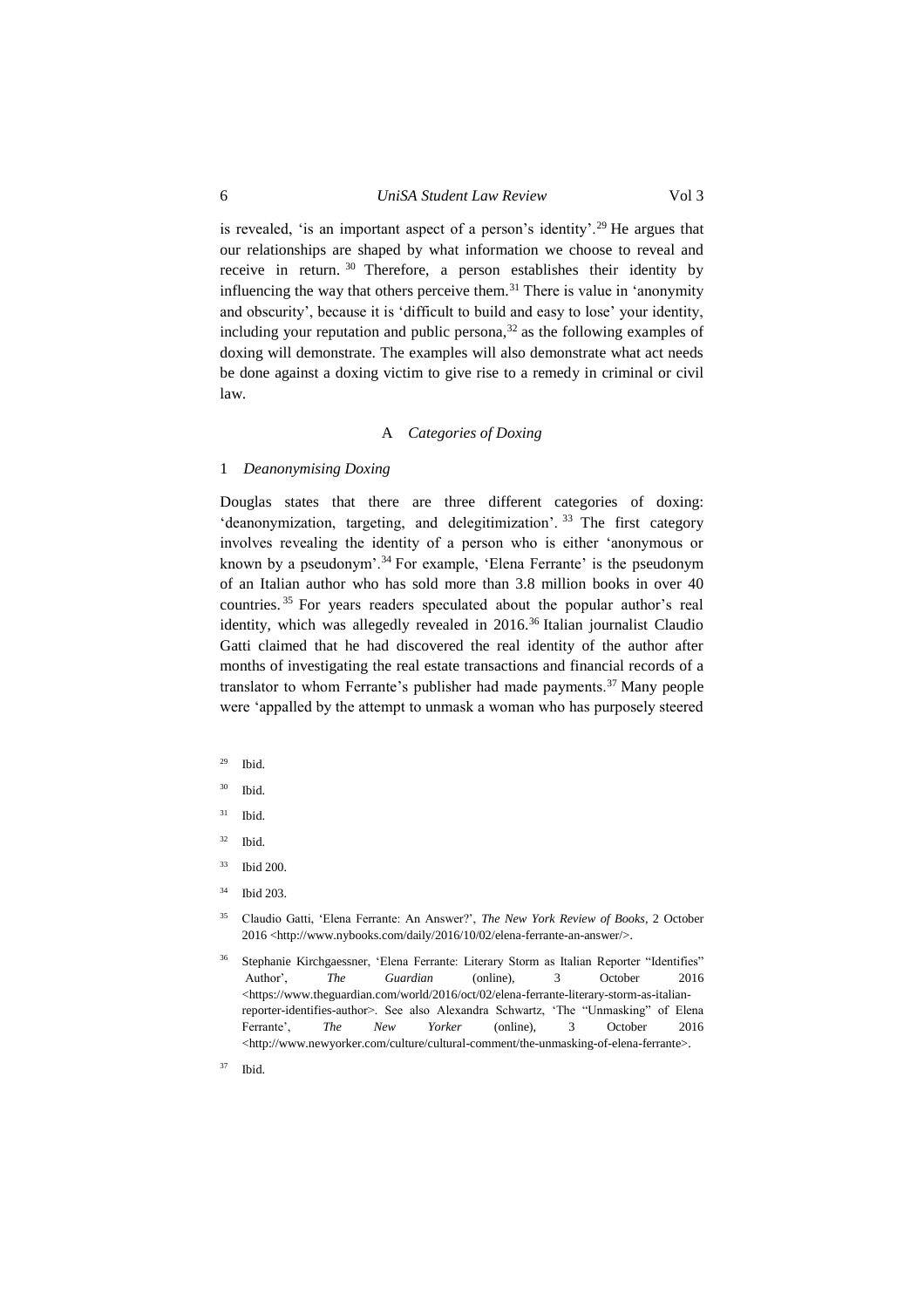clear of the limelight and has always said that she only wanted to write books'.<sup>38</sup> Readers raised concerns over whether she would ever write again and called it 'an intrusion into the life of one of the world's most influential female writers'.<sup>39</sup> However, Gatti argued that 'Ferrante' was 'the most wellknown Italian figure in the world, and that there was a "legitimate right for readers to know ... as they have made her such a superstar"'.<sup>40</sup> According to Gatti, the publishers had released an autobiographical essay about Ferrante's personal story which was 'full of untruths' and Gatti had felt compelled to expose the lies.<sup>41</sup>

In Australia, there would be no direct cause of action for Ferrante. The *Privacy Act* gives an individual the option of using a pseudonym when dealing with an agency or organisation, unless identification is required 'under an Australian law, or a court/tribunal order' or 'it is impracticable'.<sup>42</sup> However, Gatti, in his capacity as an individual or as a journalist acting for 'a media organisation' would not be liable under the *Privacy Act*. <sup>43</sup> The question is whether Ferrante should have a right to her anonymity in these circumstances. Douglas argues that it may be acceptable to reveal someone's identity in circumstances where 'a pseudonym is being used to deceive others for personal gain' and it is in the public interest to reveal it.<sup>44</sup> However, Ferrante did not use a pseudonym to deceive. She used it because she valued her anonymity. Ferrante would have a cause of action in Australia only if there was a right to informational self-determination, which is discussed in Part II.

## <span id="page-6-0"></span>2 *Targeting Doxing*

The second category, 'targeting doxing', involves revealing information about a person's physical location.<sup>45</sup> Douglas argues that targeting doxing can result in forms of harassment ranging from 'irritating pranks to physical

- <sup>38</sup> Ibid.
- <sup>39</sup> Ibid.
- <sup>40</sup> Ibid.
- $41$  Ibid.
- <sup>42</sup> *Privacy Act 1988* (Cth) cl 2.
- $43$  Ibid s 7B(4).
- <sup>44</sup> Douglas, above [n 1,](#page-1-1) 204.
- <sup>45</sup> Ibid.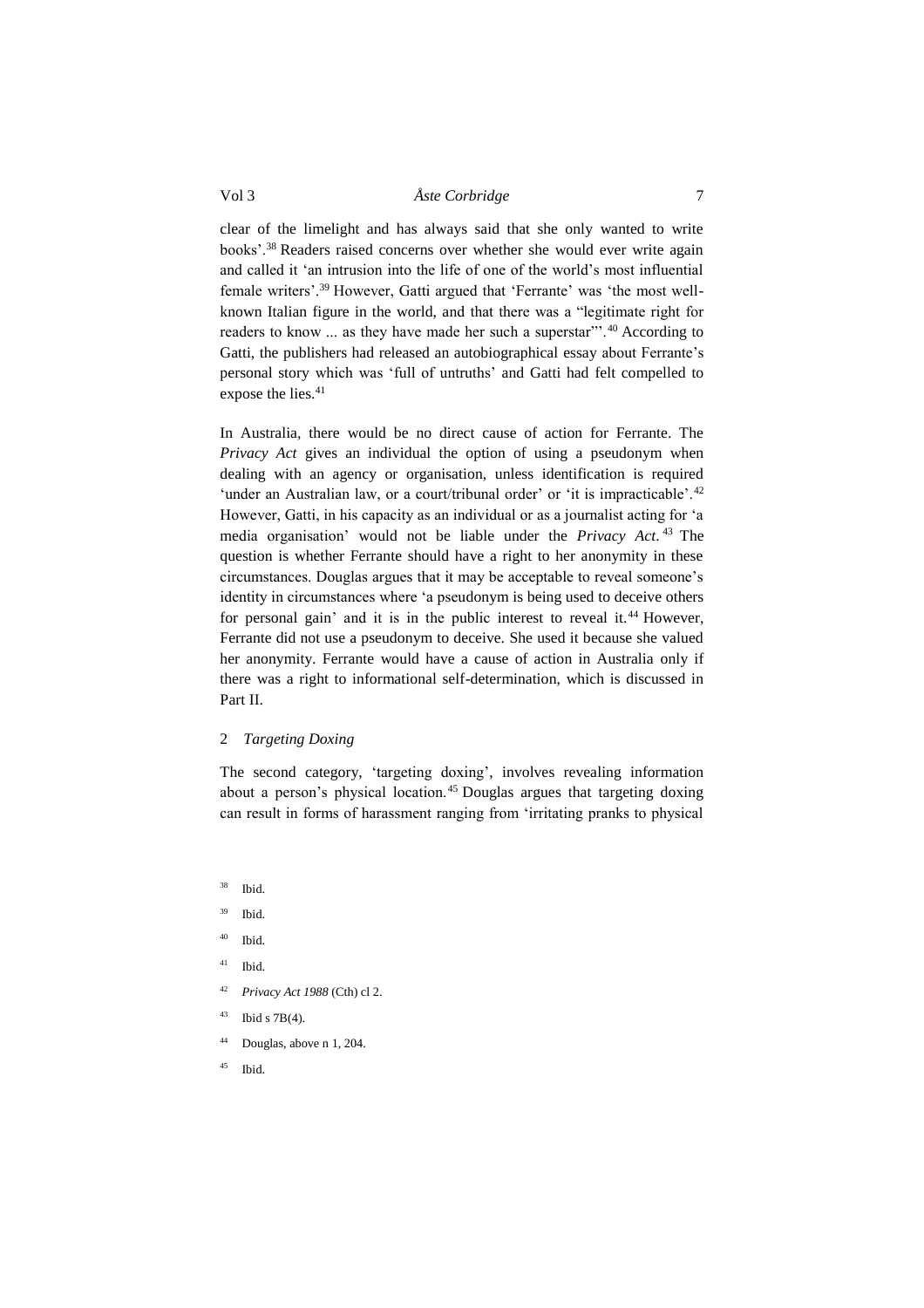## 8 *UniSA Student Law Review* Vol 3

assault'. <sup>46</sup> Accidentally or innocently revealing someone's personal information does not amount to targeting doxing. The information must be presented 'in a manner that promotes harassing the subjects'.<sup>47</sup> For example, in the UK, Chloe Davis unknowingly had her photos, phone number and home address posted on an online dating website.<sup>48</sup> She had (incorrectly) assumed that her Facebook page was private, but someone accessed her page and used her personal information and photos to create a fake dating profile in her name.<sup>49</sup> Davis received a 'string of inappropriate texts' from strangers and was 'inundated with calls from delivery drivers and taxis claiming they had been sent to her house'. <sup>50</sup> She felt unsafe and contacted the police, who gave 'safeguarding advice', and suggested that she 'lock the doors' and contact the police again if there were any further incidents. <sup>51</sup> The online dating website removed the fake profile and Davis called taxi companies and takeaway food outlets to let them know not to take bookings or orders to her address. <sup>52</sup> If these events had occurred in Australia, Davis may have had a cause of action in tort and the doxing conduct may have given rise to criminal liability.

A doxer may be liable for a penalty of three years imprisonment under the *Criminal Code Act 1995* (Cth) <sup>53</sup> if a reasonable person would regard their online publication (and misuse of a telecommunication service) as menacing, harassing or offensive.<sup>54</sup> But the issue is whether a reasonable person would regard the initial publishing of the personal information in itself as menacing, harassing or causing offence. In South Australia, if the doxer has doxed another person on more than 'two separate occasions', the conduct may be

- Ibid.
- <sup>47</sup> Ibid 205.
- <sup>48</sup> Emma Lake, 'Plenty of Fish "Catfish" Con Sees Young Mum Bombarded with Seedy Texts from Strangers after Scammer Stole Her Facebook Photos for Fake Profile', *The Sun* (online), 22 March 2017 <https://www.thesun.co.uk/news/3131727/plenty-of-fish-catfishcon-sees-young-mum-bombarded-with-seedy-texts-from-strangers-after-scammer-stole-herfacebook-photos-for-fake-profile/>.
- Ibid.
- <sup>50</sup> Ibid.
- <sup>51</sup> Ibid.
- $52$  Ibid.
- <sup>53</sup> *Criminal Code Act 1995* (Cth) s 474.17.
- <sup>54</sup> Ibid.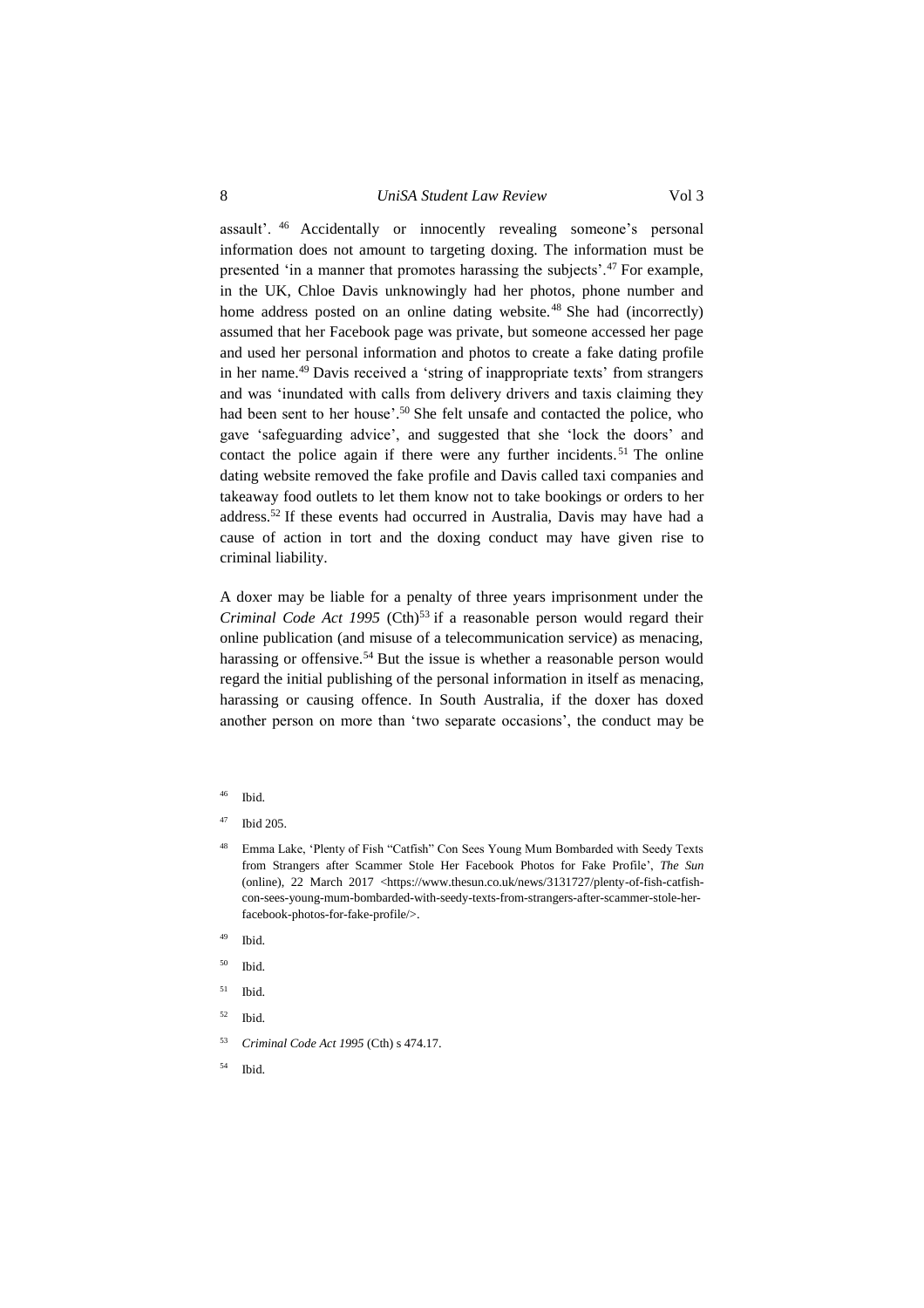categorised as stalking<sup>55</sup> and the doxer may be liable for a penalty of three years imprisonment. <sup>56</sup> The *Criminal Law Consolidation Act 1935* (SA) provides that a person stalks by 'electronic communication in a manner that could reasonably be expected to arouse apprehension or fear in the other person'.<sup>57</sup> This includes both a victim's fear for their reputation and their fear of public embarrassment.<sup>58</sup> However, a victim may not want to report the conduct and see the case brought to court, because the publicity could potentially prolong and increase the problem by exposing the doxee's personal information further — and as the ALRC has pointed out, the '[c]riminal law generally punishes the offender without necessarily providing redress to the victim'. 59

If the doxing causes nervous shock or psychiatric injury, a victim of targeting doxing could attempt to bring a civil cause of action under the intentional tort established in *Wilkinson v Downton.* <sup>60</sup> For this action to succeed, the doxee must prove: first, that the personal information published by the doxer 'indirectly caused nervous shock or psychiatric injury' to the doxee; secondly, that the doxer 'wilfully intended to shock' the doxee, or was 'reckless about causing it'; and thirdly, that the doxing conduct was '"calculated" or objectively likely to cause nervous shock or psychiatric injury'.<sup>61</sup> The problem is that a remedy, which compensates for the 'natural and probable result of the conduct,<sup>62</sup> will be available only in limited cases where the doxing victim suffers a psychological illness and not in cases where the victims experience only emotional distress and embarrassment.<sup>63</sup> Therefore, even though tort law's guiding principles include 'the principle of human dignity', 'self-determination and autonomy' and 'personal privacy', <sup>64</sup>

- <sup>55</sup> *Criminal Law Consolidation Act 1935* (SA) s 19AA(1)(a)(ivb).
- <sup>56</sup> Ibid s 19AA(2)(a).
- $57$  Ibid s 19AA(1)(a)(ivb).
- <sup>58</sup> *Police v Gabrielsen* [2011] SASC 39 (25 March 2011) [14].
- <sup>59</sup> *Serious Invasions of Privacy Report*, above n 23, 295 [14.87]. In many states and territories, however, victims of crime may be eligible for awards under the relevant legislation dealing with victims of crime.
- <sup>60</sup> [1897] QB 57.
- <sup>61</sup> Julia Davis, *Connecting with Tort Law* (Oxford University Press, 2012) 149.
- <sup>62</sup> *Nationwide News Pty Ltd v Naidu* (2007) 71 NSWLR 417, 488 [81] (Spigelman CJ).
- <sup>63</sup> *Serious Invasions of Privacy Report*, above n 23, 51 [3.50], citing *Wainwright v Home Office* [2004] 2 AC 406.
- Davis, above n 61, 12.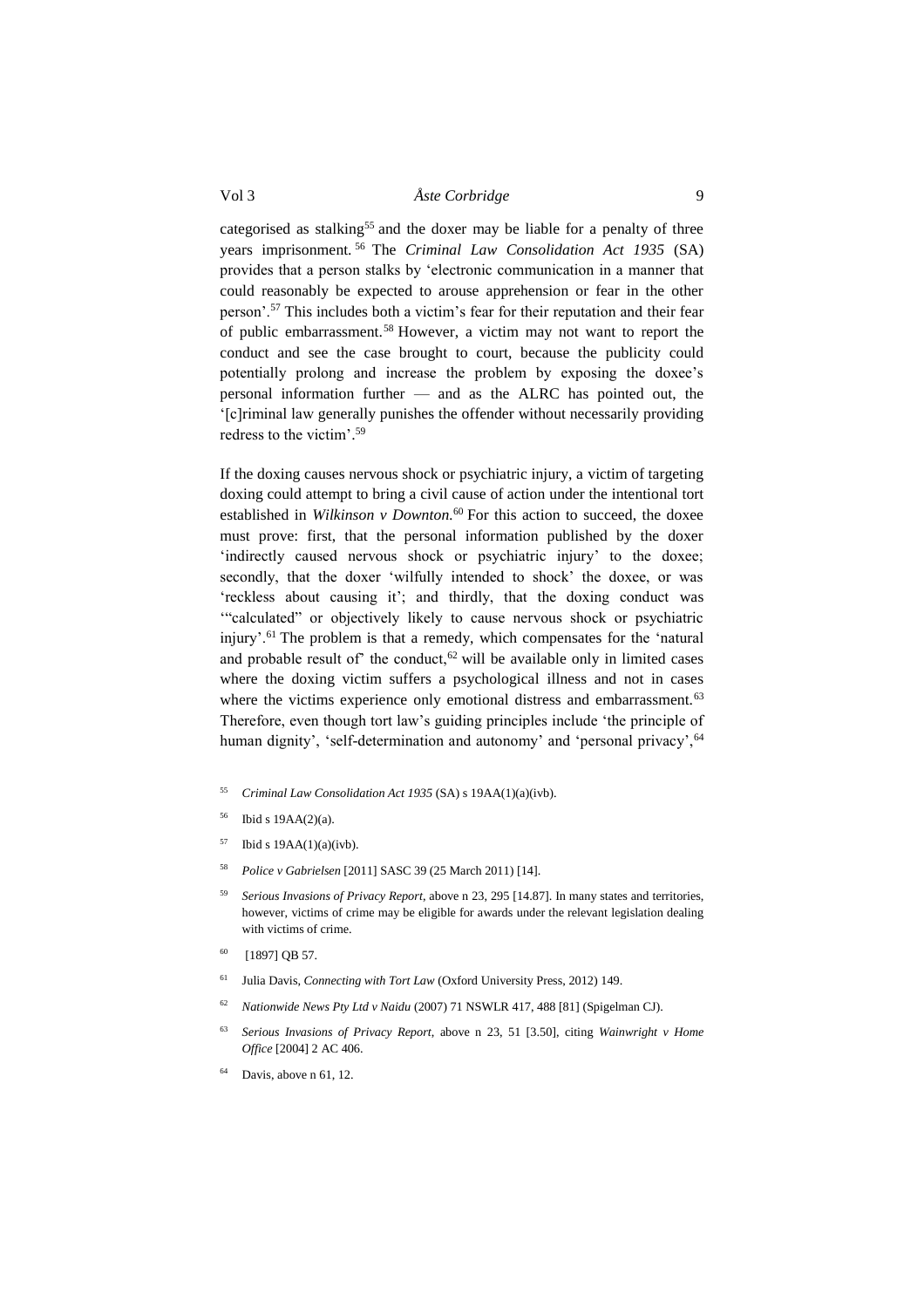it is unlikely that many doxing victims will find redress in this tort. For this reason, the ALRC has recommended the introduction of a new tort covering the serious invasion of privacy,<sup>65</sup> which is considered in Part III.

### <span id="page-9-0"></span>3 *Delegitimising Doxing*

The third category, 'delegitimizing doxing', involves revealing 'private information with the intention of undermining the subject's credibility, reputation, and/or character'. <sup>66</sup> Douglas argues that delegitimising doxing causes 'virtual captivity', $67$  which means that a victim 'has few options to effectively avoid or exit cyber harassment.'<sup>68</sup> Once personal information has been posted on the internet, it is difficult to have the information removed.<sup>69</sup> This means that anyone who knows and interacts with the victim can potentially be exposed to the information.  $\frac{70}{10}$  Douglas argues that this possibility of exposure 'is enough to cause significant emotional distress and social withdrawal'.<sup>71</sup> For example, in Germany, a profile of a teacher was created on a website where students can rate their teachers. The profile provided 'her name, her school and the subjects she was teaching'. <sup>72</sup> The teacher 'filed a lawsuit seeking the erasure of the data and an injunction restraining the website provider from publishing this information again.<sup>73</sup> However, the Court did not grant her request.<sup>74</sup> It held that the students' right to freedom of expression 'prevailed over the teacher's right to informational self-determination' on the grounds that: the information that had been posted was publicly available on the school's website; the comments were not defamatory and 'were only related to her working life as a teacher'; and

- <span id="page-9-1"></span><sup>65</sup> *Serious Invasions of Privacy Report*, above n 23, 9.
- Douglas, above [n 1,](#page-1-1) 205.
- <sup>67</sup> Ibid, quoting Mary Anne Franks, 'Sexual Harassment 2.0' (2012) 71(3) *Maryland Law Review* 655, 682.
- <sup>68</sup> Mary Anne Franks, 'Sexual Harassment 2.0' (2012) 71(3) *Maryland Law Review* 655, 682.
- <sup>69</sup> Ibid 683.
- <sup>70</sup> See Douglas, above [n 1,](#page-1-1) 206.
- <sup>71</sup> Douglas, above [n 1,](#page-1-1) 206.
- <sup>72</sup> Claudia Kodde, 'Germany's "Right to Be Forgotten" Between the Freedom of Expression and the Right to Informational Self-Determination'  $(2016)$  30(1)–(2) *International Review of Law, Computers & Technology* 17, 26.
- $73$  Ibid.
- <sup>74</sup> Ibid 27, citing *Bundesgerichtshof*, decisions volume 181, 328.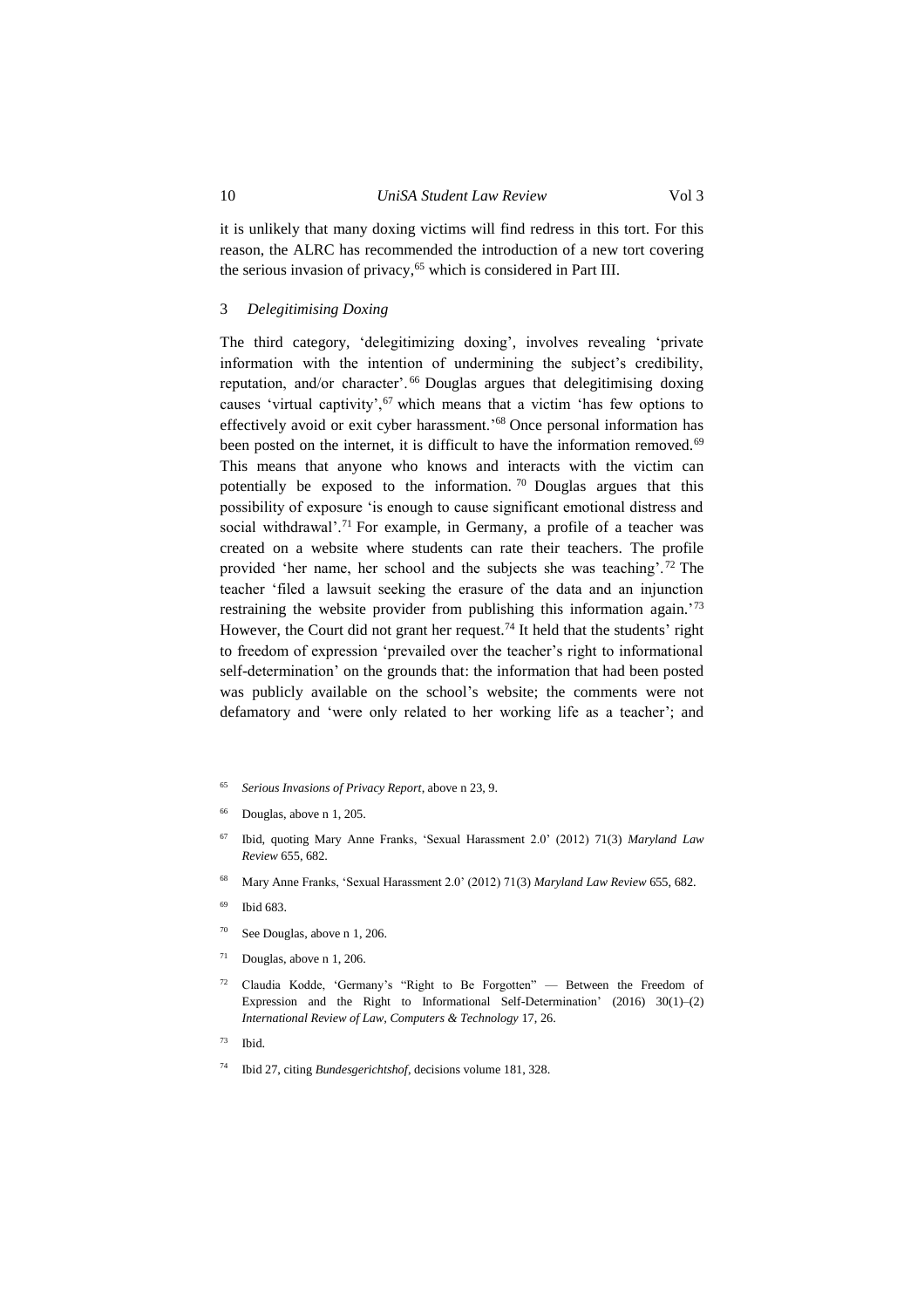'were not related to her private life'.<sup>75</sup> Unlike the case in Germany, Australia's *Constitution* does not give a right to informational selfdetermination. However, even if a legislative right to informational selfdetermination were to be provided in Australia, the outcome in a similar case could well be the same in an Australian court because this type of information is more likely to be classified as public information — and not as private information.

In Australia, the teacher may have had an action in equity if the information had been given in confidence. In an action for breach of confidence a victim must prove that: the information was confidential; 'that it was imparted so as to import an obligation of confidence'; and 'that there will be "an unauthorised use of that information to the detriment of the party communicating it"'.<sup>76</sup> However, using this cause of action raises two concerns. First, it is unusual to award equitable compensation for a noneconomic loss like 'emotional distress',<sup>77</sup> but an equitable remedy of an injunction could also be sought. Secondly, this action will not be made out in cases where the doxers themselves have sought out the personal information, because then the circumstances will not have imposed an obligation of confidentiality. Despite these limitations, the ALRC has noted that:

in the absence of a statutory cause of action, the development of the equitable action for breach of confidence is the most likely way in which the common law may, in time, develop greater protection of privacy in relation to misuse and disclosures of private information.<sup>78</sup>

In all three categories, Douglas argues that the burden of proof should be 'on whoever wishes to disclose identity knowledge about the subject to justify why her anonymity or obscurity should be removed.<sup>'79</sup> Victims, on the other hand, should have to prove the harmful effect of the doxing. If it were otherwise, victims could make a claim based on any offensive conduct, regardless of whether it had any adverse effect. Douglas also argues that doxing may be acceptable in circumstances where 'there is a compelling public interest justification for revealing someone's identity' or 'if it exposes evidence of actual wrongdoing of public interest, and that the information

- <sup>77</sup> *Serious Invasions of Privacy Report*, above n 23, 270 [13.27].
- <sup>78</sup> Ibid 265 [13.10].
- Douglas, above [n 1,](#page-1-1) 206.

 $75$  Ibid.

<sup>76</sup> *Commonwealth v John Fairfax & Sons Ltd* (1980) 147 CLR 39, 51 (Mason J), quoting *Coco v A N Clark (Engineers) Ltd* [1969] RPC 41, 47.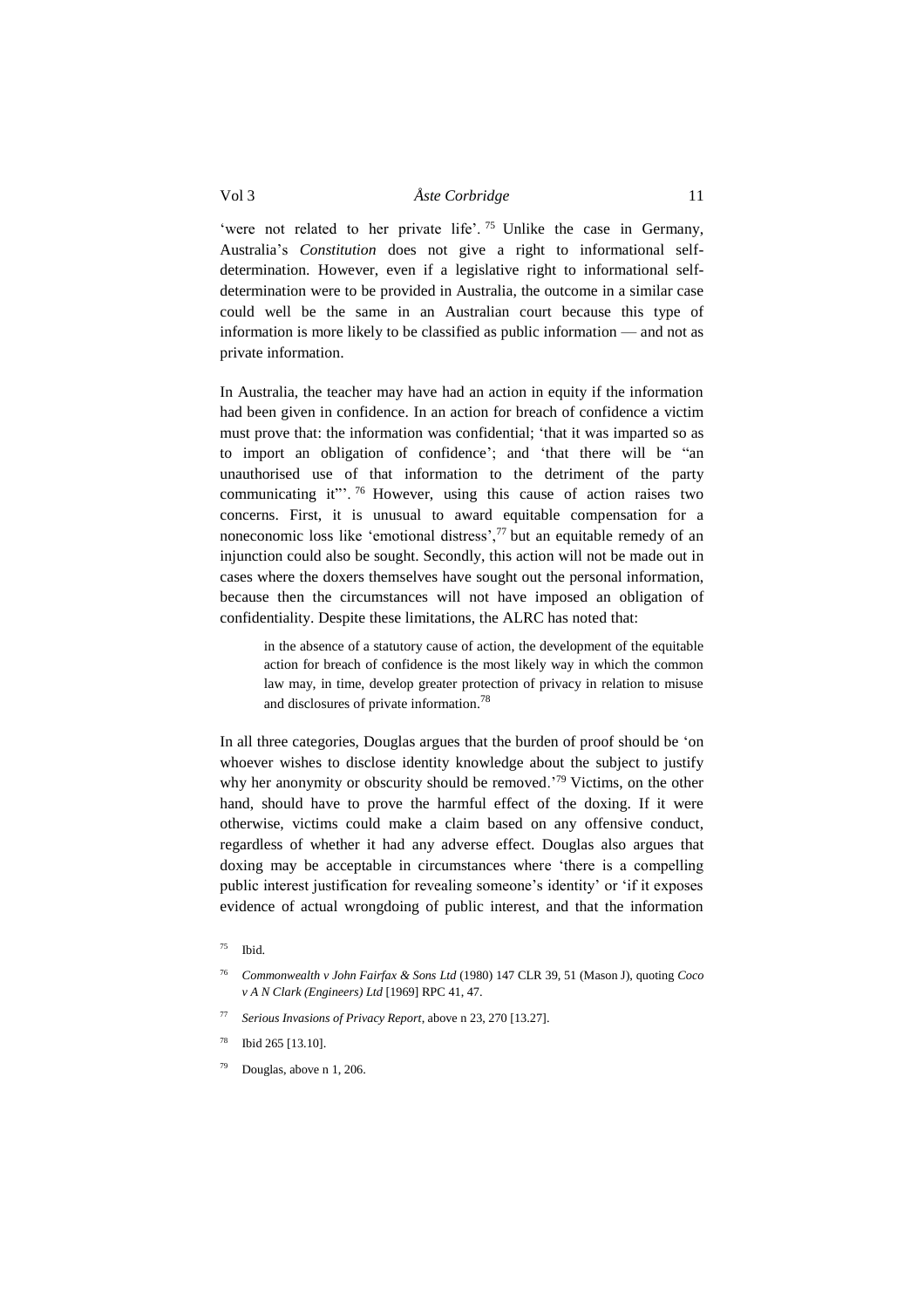revealed must only be sufficient to establish that such wrongdoing has occurred'. <sup>80</sup> This is arguably the case for the anti-social wrongdoer who harasses other people.

#### <span id="page-11-1"></span>B *The Effect of Doxing*

<span id="page-11-0"></span>Regardless of whether doxing is justified, all categories have the effect of instilling fear in the victim about 'where the information may be posted next',<sup>81</sup> which can have adverse effects on both the users and the use of the internet. Doxing of users can lead to 'severe emotional distress to the victim', $82$  which can lead to self-harm. $83$  In the worst case, this can cause 'victims to take their own lives'.<sup>84</sup> Targeting doxing, where victims can be physically located, also 'increases the risk of physical harm' caused by a third person.<sup>85</sup> Furthermore, the publication of personal information:

may, if not addressed in an appropriate and timely manner, result in physical, material or non-material damage to natural persons such as loss of control over their personal data or limitation of their rights, discrimination, identity theft or fraud, financial loss, unauthorised reversal of pseudonymisation, damage to reputation, loss of confidentiality of personal data protected by professional secrecy or any other significant economic or social disadvantage to the natural person concerned.<sup>86</sup>

The use of the internet can also be affected because victims will tend to leave the services or stop using the social media websites where they are harassed.<sup>87</sup> Victims may also lose trust and confidence in other online service providers. However, they may still want to keep using the service, because the alternative could mean 'less contacts with friends' and 'being considered

- <sup>81</sup> McIntyre, above n [2,](#page-1-2) 113.
- <sup>82</sup> Ibid 118.
- 83 Tom van Laer, 'The Means to Justify the End: Combating Cyber Harassment in Social Media' (2014) 123(1) *Journal of Business Ethics* 85, 85.
- <sup>84</sup> Ibid.
- <sup>85</sup> Douglas, above [n 1,](#page-1-1) 200.
- <sup>86</sup> *Regulation (EU) 2016/679 of the European Parliament and of the Council of 27 April 2016 on the Protection of Natural Persons with Regard to the Processing of Personal Data and on the Free Movement of Such Data, and Repealing Directive 95/46/EC (General Data Protection Regulation)* [2016] OJ L 119/16 [85] ('*General Data Protection Regulation*').
- <sup>87</sup> Laer, above [n 83,](#page-11-1) 85.

<sup>80</sup> Ibid.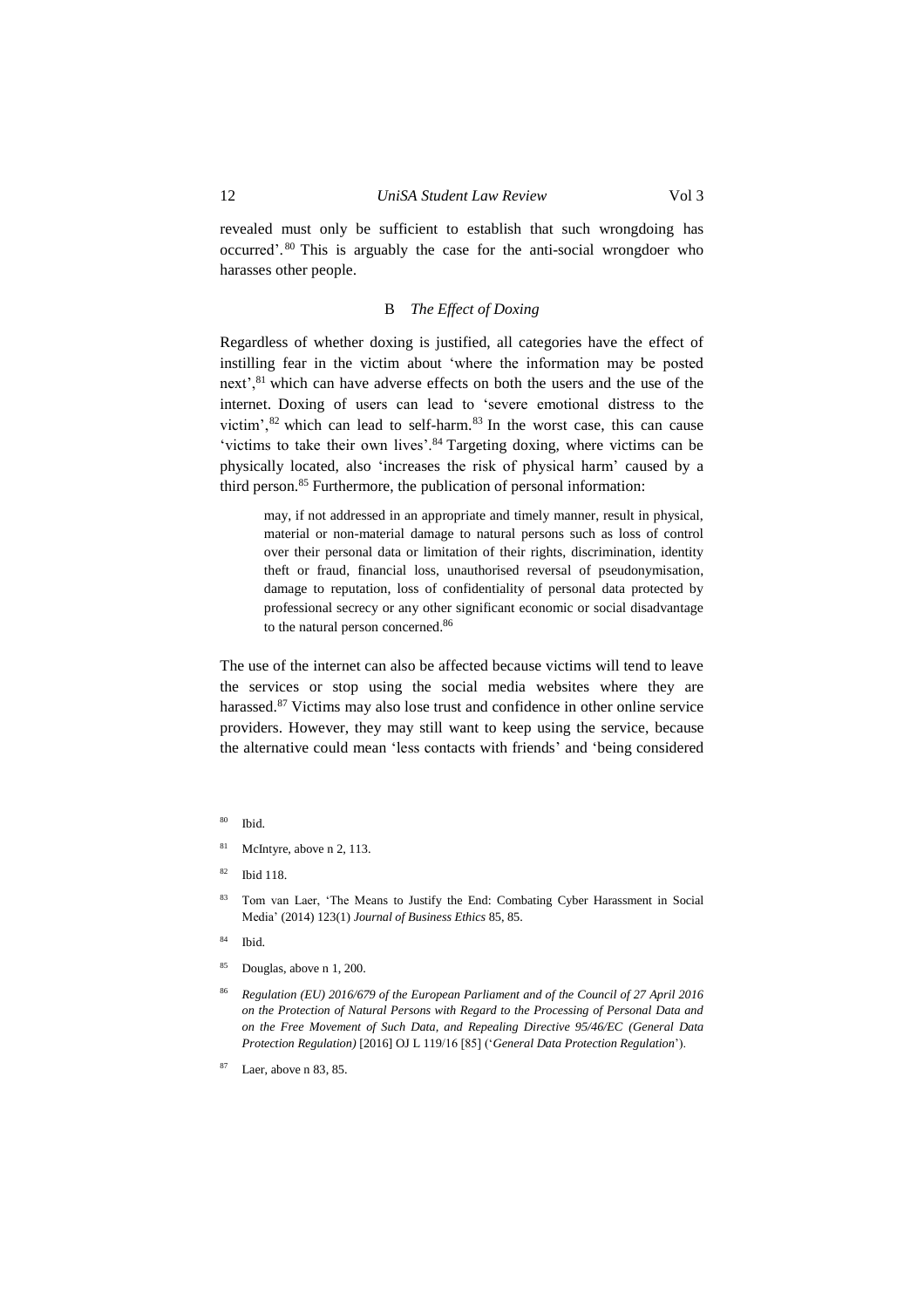inefficient as a colleague'. <sup>88</sup> Consequently, online users may not exercise real choice in disclosing personal information. Julie Cohen argues that 'individuals may simply concede, and convince themselves that the loss of privacy associated with this particular transaction is not too great'. <sup>89</sup> These are issues that existing laws in Australia do not address.

If the Australian Parliament does not address the doxing problem, people may take matters into their own hands and turn to what Daniel Trottier refers to as 'digital vigilantism'.<sup>90</sup> Digital vigilantism 'is a process where citizens are collectively offended by other citizen activity, and respond through coordinated retaliation on digital media'.<sup>91</sup> Trottier argues that it 'is a user-led violation of privacy that not only transcends online/offline distinctions but also complicates relations of visibility and control between police and the public'. <sup>92</sup> Therefore, harassment of the doxer should not be allowed for the same reasons that doxing itself should not be allowed.<sup>93</sup> Furthermore, online service providers currently decide on how to balance the personal right of privacy with the public interest in freedom of information when asked to remove personal information from their websites. Leaving it up to online service providers to determine whether personal information should be removed from publication may result in adverse outcomes, not only because decisions may be made by a person not familiar with Australian law, but also because there is a possibility that no set precedents or rules will be followed.

<span id="page-12-0"></span>The ALRC's two reports on privacy law in Australia demonstrate the value that Australians place on personal privacy and the need for further privacy legislation.<sup>94</sup> Given the value of anonymity, the effect that doxing can have on victims, and the possibility of 'digital vigilantism', the Australian

- <sup>88</sup> Tobias Matzner et al, 'Do-It-Yourself Data Protection Empowerment or Burden?' in Serge Gutwirth, Ronald Leenes and Paul De Hert (eds), *Data Protection on the Move: Current Developments in ICT and Privacy/Data Protection* (Springer, 2016) 277, 297.
- Julie E Cohen, 'Examined Lives: Informational Privacy and the Subject as Object' (1999– 2000) 52(5) *Stanford Law Review* 1373, 1397.
- <sup>90</sup> Daniel Trottier, 'Digital Vigilantism as Weaponisation of Visibility' (2016) 30(1) *Philosophy & Technology* 55, 56.
- <sup>91</sup> Ibid.
- <sup>92</sup> Ibid 55.
- <sup>93</sup> See generally Douglas, above n [1,](#page-1-1) 208.
- <sup>94</sup> Australian Law Reform Commission, *For Your Information: Australian Privacy Law and Practice*, Report No 108 (2008) ('*For Your Information Report*'); *Serious Invasions of Privacy Report*, above n 19.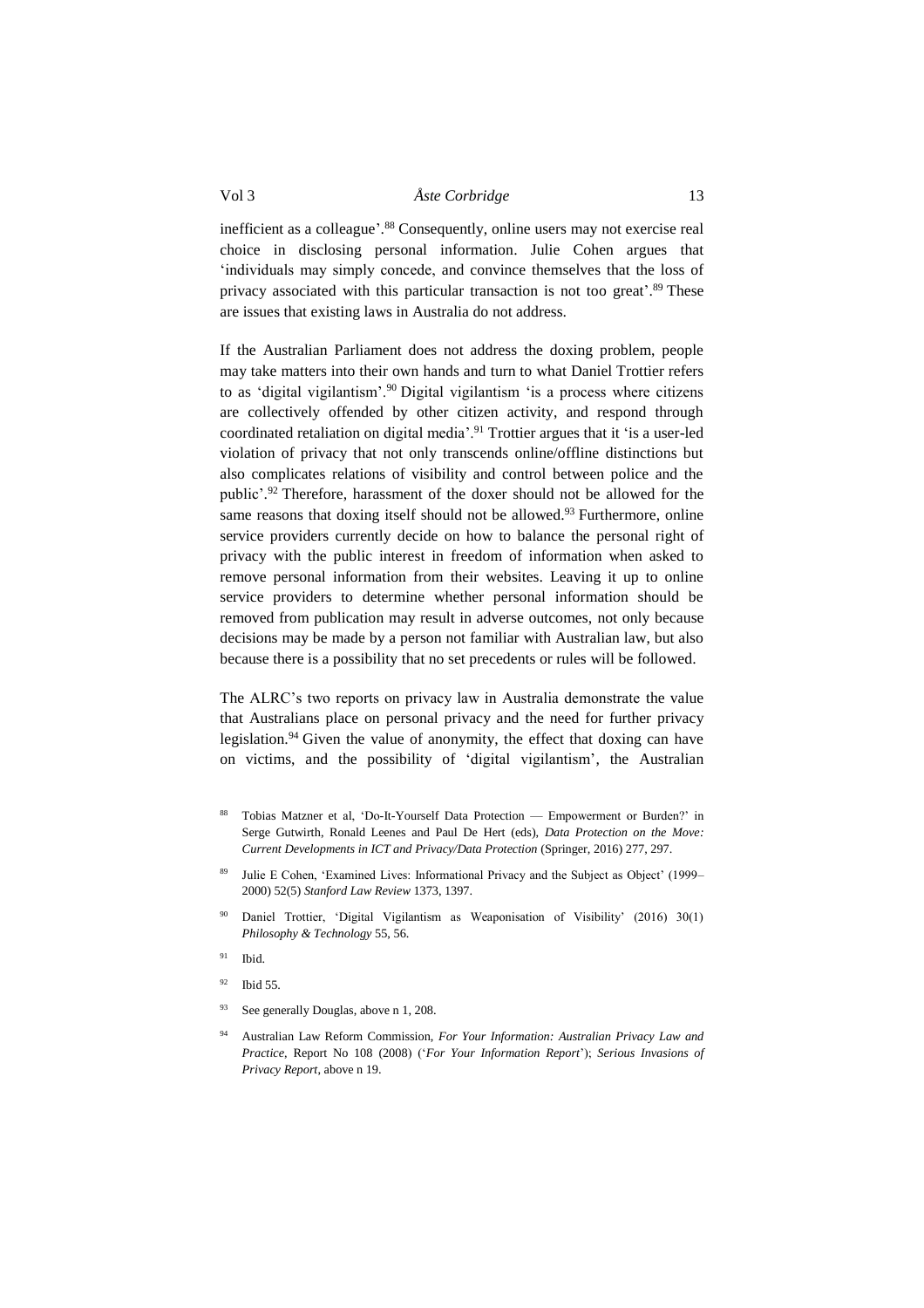Parliament should consider protecting true, personal and identifying facts from publication under certain circumstances. While many phone numbers

and addresses are publicly available, this older tradition is arguably decreasing with the increasing use of technology. People are becoming more protective of their personal details because the internet has opened the possibility for anyone in the world to contact another person at any time. This has resulted in many people electing to have silent or private phone numbers and to have mail sent to post office boxes rather than residential addresses.

Claudia Kodde argues that lawmakers have two options when responding to the rapid development of technology and the increase in sharing and collecting data over the internet.<sup>95</sup> They 'can either decide there is a legal obligation to protect the individuals' rights or [they] can decide in favour of a system of self-regulation.<sup>'96</sup> Australia is arguably leaning towards choosing the former. However, doxing victims will want their personal information removed from publication as quickly as possible, and going to court may not satisfy this desire. Victims may also avoid going to court because they want to avoid further publicity. Therefore, the Australian Parliament should consider the latter option of self-regulation and provide individuals with a right to informational self-determination.

#### <span id="page-13-2"></span><span id="page-13-1"></span>II THE RIGHT TO INFORMATIONAL SELF-DETERMINATION

<span id="page-13-0"></span>David Lindsey argues that the rise of social networking services 'coupled with virtually unlimited online storage capacity and powerful search functionality, creates significant challenges for individual autonomy and selfdetermination'. <sup>97</sup> He argues that due to 'the ease with which digital data can be copied and distributed, the most that can be done is to reduce the accessibility of the data'. <sup>98</sup> This is because 'it is impossible to ensure the removal of all data, although it is possible to restrict access by, for example, removing data from search engine indexes'. <sup>99</sup> Lindsay explains that '[t]he

- Kodde, above n  $72, 17-18$ .
- <sup>96</sup> Ibid.
- <sup>97</sup> David Lindsey, 'The "Right to Be Forgotten" in European Data Protection Law' in Normann Witzlebb et al (eds) *Emerging Challenges in Privacy Law: Comparative Perspectives* (Cambridge University Press, 2014) 290, 332.
- David Lindsay, 'The "Right to Be Forgotten" by Search Engines under Data Privacy Law: a Legal and Policy Analysis of the Costeja Decision' in Andrew T Kenyon (ed) *Comparative Defamation and Privacy Law* (Cambridge University Press, 2016) 199, 201.
- Lindsay, above n [97,](#page-13-1) 333.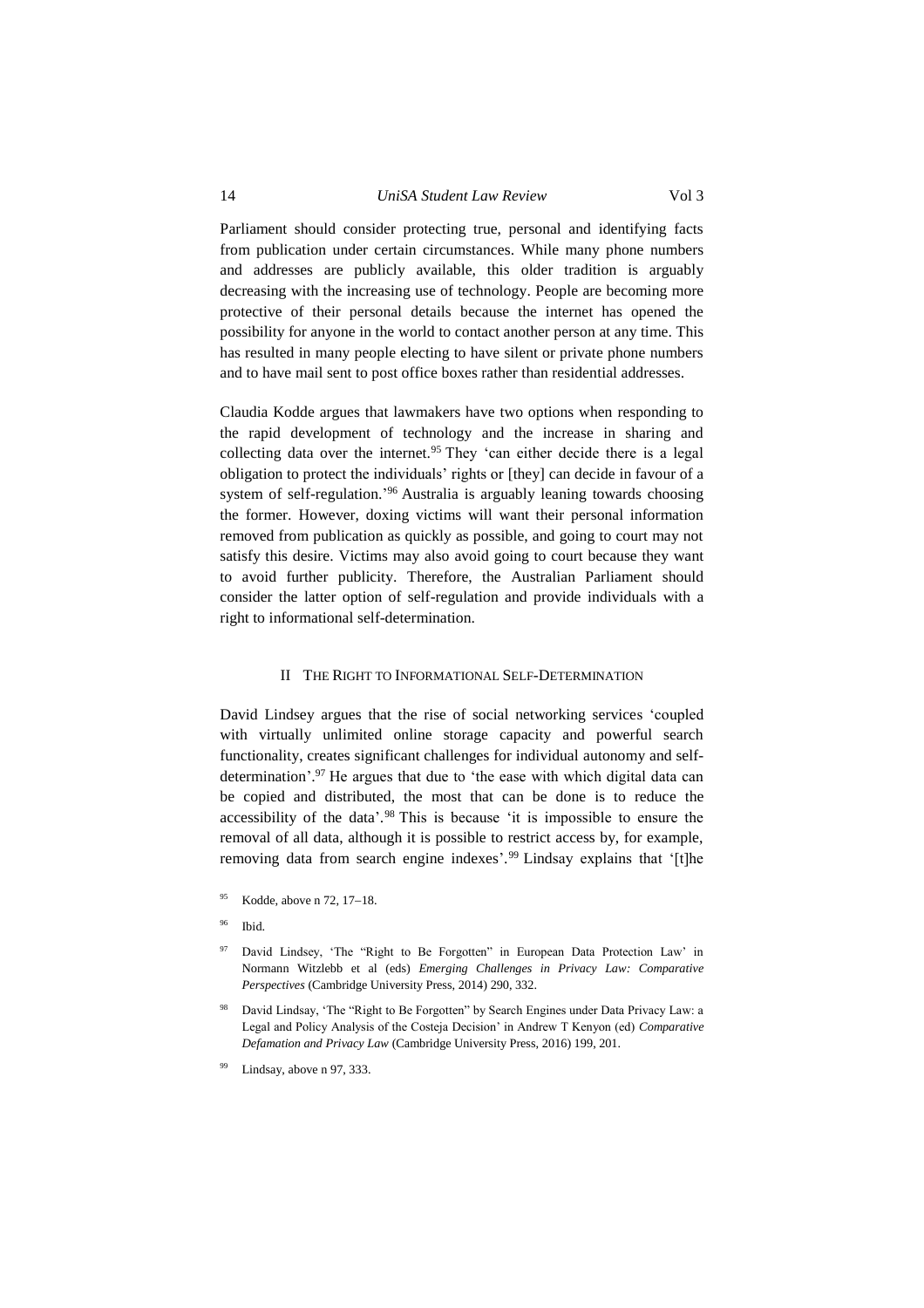<span id="page-14-0"></span>"right to informational self-determination" is an attempt to apply the fundamental German constitutional concepts of respect for human dignity and individual autonomy to the context of data processing'.<sup>100</sup> In 1983, Germany was 'the first country to establish the principle of informational self-determination for its citizens'. <sup>101</sup> Germany's constitutional law recognises a general 'right to informational self-determination granting individuals the right to decide for themselves on how their personal data are released and used'. <sup>102</sup> In Germany, the right to informational selfdetermination is a personality right based on two constitutional rights: first, 'the protection of human dignity'; and secondly, 'the protection of general personal liberty'.<sup>103</sup> However, 'it is not an absolute right', because it must be balanced against other constitutional rights, including freedom of speech and information.<sup>104</sup> For some, the right to informational self-determination is a right to be 'the "master of one's private data"' and includes the right to ask to have it removed from the internet.<sup>105</sup> Others criticise it as 'a pantomime of privacy', due to intrusive surveillance measures surviving 'constitutional scrutiny so long as they are adapted to accommodate … safeguards that are meant to minimize and mitigate infringements on privacy'.<sup>106</sup>

Simone Fischer-Hübner et al argue that '[t]he principle of informational selfdetermination is of special importance for online privacy due to the infrastructural and interactive nature of modern online communication and to the options that modern computers offer'.<sup>107</sup> This is because the internet has become 'more complex', with businesses relying 'on a wide-range collection of user data for various purposes, such as marketing of online shops or

- <sup>100</sup> David Lindsay, 'An Exploration of the Conceptual Basis of Privacy and the Implications for the Future of Australian Privacy Law' (2005) 29(1) *Melbourne University Law Review* 131, 171.
- <sup>101</sup> Simone Fischer-Hübner et al, 'Online Privacy Towards Informational Self-Determination on the Internet' in Mireille Hildebrandt, Kieron O'Hara and Michael Waidner (eds), *Digital Enlightenment Yearbook 2013: The Value of Personal Data* (IOS Press, 2013) 123, 123.
- <sup>102</sup> Kodde, above [n 72,](#page-9-1) 18.
- <sup>103</sup> Ibid 20.
- $104$  Ibid 20-1.
- <sup>105</sup> Ibid 28.
- <sup>106</sup> Russell A Miller, 'A Pantomime of Privacy: Terror and Investigative Powers in German Constitutional Law' (Working Paper No 5, Washington & Lee University, 19 February 2017) 1 <https://papers.ssrn.com/sol3/papers.cfm?abstract\_id=2920115>.
- <sup>107</sup> Simone Fischer-Hübner et al, above n 101, 123.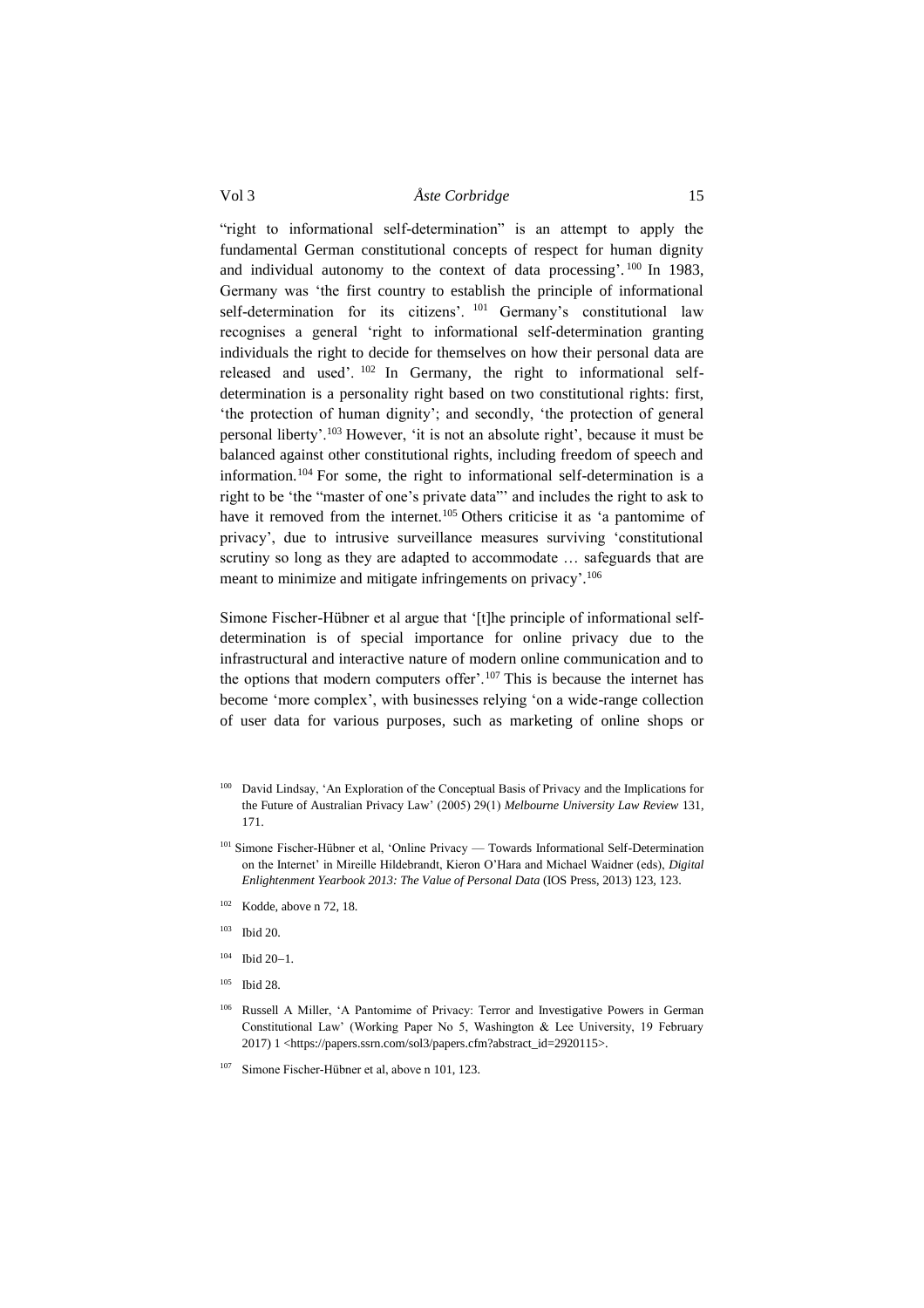targeted advertising', including 'user profiling'.<sup>108</sup> Fischer-Hübner et al argue that 'many users of online services are unaware of the implications of this business model'. <sup>109</sup> They therefore suggest that 'informational selfawareness' about the consequences of sharing personal information online is necessary 'to give meaningful effect to the right to informational selfdetermination'.<sup>110</sup> However, Antoinette Rouvroy and Yves Poullet argue 'that the right to informational self-determination should not be interpreted as suggesting that controlling and manipulating information and data about oneself is an exercise of "self-determination".<sup>111</sup>

Australians do not have a constitutional right to informational selfdetermination. However, the ALRC argues that while the *Australian Constitution* does not expressly list privacy as a subject upon which the Australian Parliament can make laws, 'this does not mean that the Australian Parliament has no power in relation to privacy'.<sup>112</sup> New privacy legislation could be enacted under the external affairs power of the *Australian Constitution* s 51(xxix), which enables the Australian Parliament to make laws 'relating to Australia's obligations under bona fide international treaties'.<sup>113</sup> In 1980, Australia ratified the *International Covenant on Civil and Political Rights*, which provides in art 17 that:

1. No one shall be subjected to arbitrary or unlawful interference with his privacy, family, home or correspondence, nor to unlawful attacks on his honour or reputation.

2. Everyone has the right to the protection of the law against such interference or attacks. 114

The Australian Parliament can therefore enact legislation providing a right to informational self-determination. However, while informational self-

- <sup>108</sup> Ibid 124.
- <sup>109</sup> Ibid.
- <sup>110</sup> Ibid 133.
- <sup>111</sup> Antoinette Rouvroy and Yves Poullet, 'The Right to Informational Self-Determination and the Value of Self-Development: Reassessing the Importance of Privacy for Democracy' in Serge Gutwirth et al (eds), *Reinventing Data Protection?* (Springer, 2009) 45, 51.
- <sup>112</sup> *For Your Information Report*, above n 94, 195 [3.18].
- <sup>113</sup> Ibid 195 [3.19], citing *Commonwealth v Tasmania* (1983) 158 CLR 1; *Polyukhovich v Commonwealth* (1991) 172 CLR 501; *Horta v Commonwealth* (1994) 181 CLR 183.
- <sup>114</sup> *International Covenant on Civil and Political Rights*, opened for signature 16 December 1966, 999 UNTS 171 (entered into force 23 March 1976) art 17.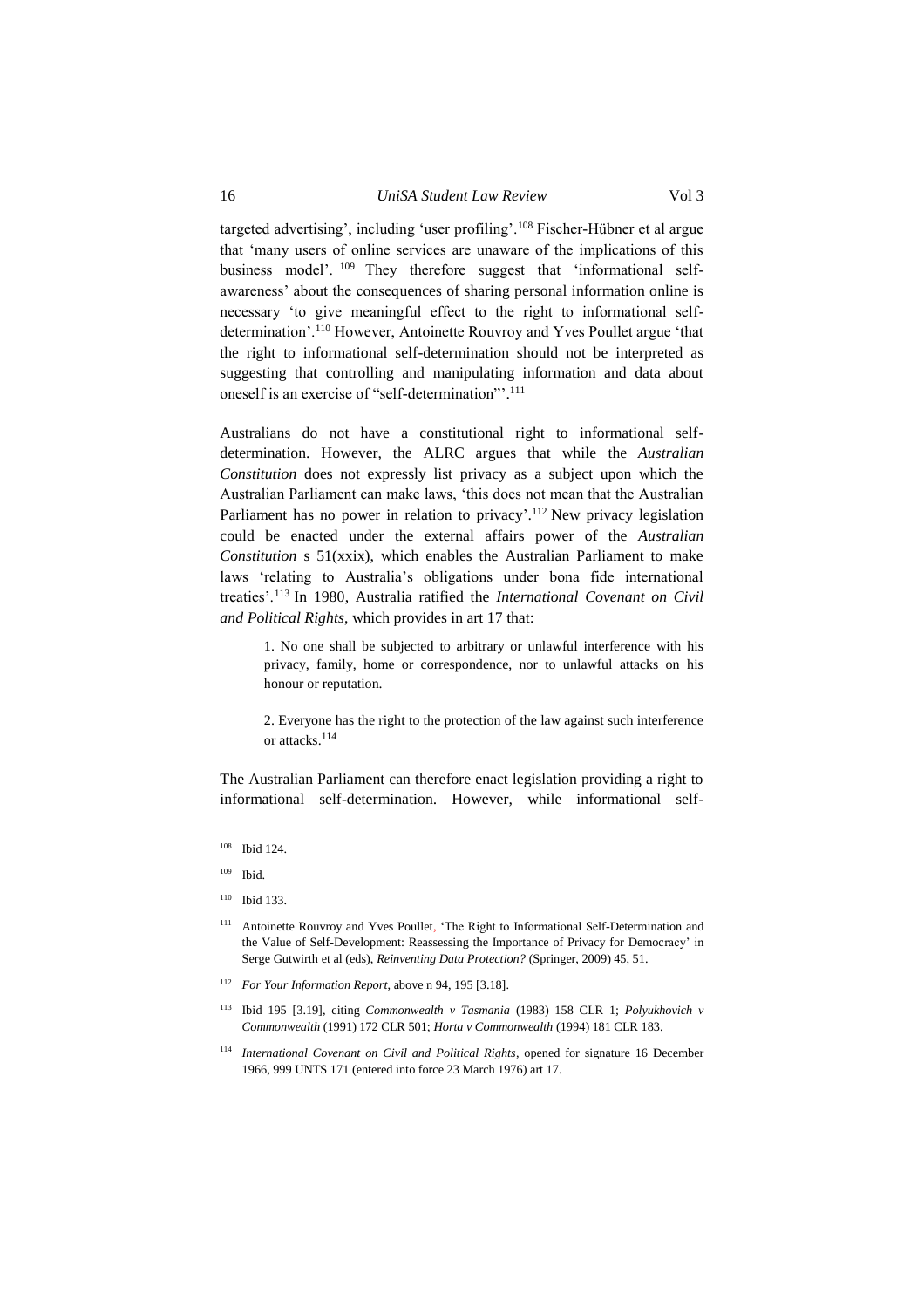determination could assist in removing personal information from publication, it may be only a limited solution, because the information can be published quickly and widely on websites across the world.<sup>115</sup> The Australian Parliament should therefore consider a response to doxing that not only provides redress for victims, but also prevents misuse of personal information and facilitates timely responses to requests to remove personal information from publication. Lindsay argues that concerns about the power imbalance between data processors and individual data subjects is the reason behind the development of the European Union's data protection laws. <sup>116</sup> Europe provides informational self-determination through a 'right to be forgotten' in its General Data Protection Regulation, which gives individuals the right to seek to have personal information removed from publication.<sup>117</sup> Lindsay argues that 'the right to be forgotten' in Europe's General Data Protection Regulation 'was never meant to provide a perfect solution to the problems of digital eternity, but merely to strengthen the rights of data subjects to have data removed when it is legitimate and possible to do so'.<sup>118</sup> This article considers Europe's General Data Protection Regulation as a solution to the doxing problem in Part III.

## III SOLUTIONS

<span id="page-16-0"></span>This Part considers two solutions to the doxing problem: first, the recommendation by the ALRC to introduce a statutory cause of action for serious invasion of privacy; and secondly, Europe's General Data Protection Regulation, which takes a holistic approach to the protection of personal information and offers individuals a right to informational self-determination.

#### A *Recommendations by the ALRC*

<span id="page-16-1"></span>The ALRC explains that the concept of information privacy 'involves the establishment of rules governing the collection and handling of personal data'. <sup>119</sup> Information privacy is, therefore, commonly known as 'data protection'.<sup>120</sup> In response to the issue of informational privacy in Australia,

- <sup>115</sup> *Invasions of Privacy Report*, above n 23, 313–4 [16.16]–[16.17].
- $116$  Lindsay, above n [100,](#page-14-0) 171–2.
- <sup>117</sup> *General Data Protection Regulation* [2016] OJ L 119/1, 11.
- $118$  Lindsey, above n [97,](#page-13-1) 333.
- <sup>119</sup> *For Your Information Report*, above n 94, vol 1, 142 [1.31].
- <sup>120</sup> Ibid.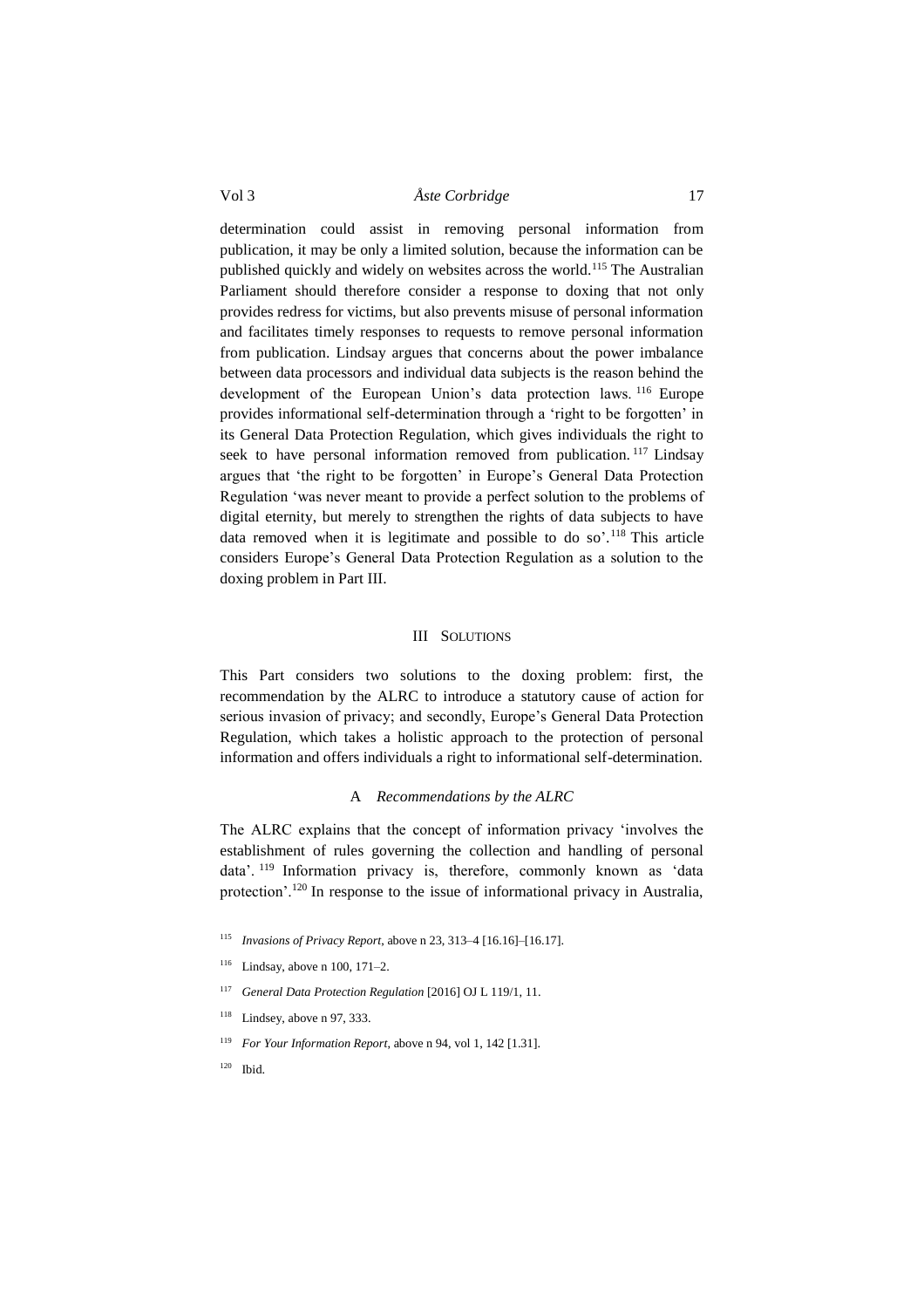## 18 *UniSA Student Law Review* Vol 3

the ALRC recommends a new Commonwealth statutory cause of action for serious invasion of privacy, which 'should be described in the Act as an action in tort'. <sup>121</sup> The new Act would aim to 'ensure uniformity and consistency in the operation of the cause of action throughout Australia'. 122 The ALRC prefers a new statutory cause of action separate from the *Privacy Act,* because it argues that the '*Privacy Act* largely concerns information privacy' and has a number of exemptions, including acts by small businesses,<sup>123</sup> journalistic acts,<sup>124</sup> and political acts,<sup>125</sup> which would not apply to the new action.<sup>126</sup>

The ALRC considers the new '*Serious Invasions of Privacy Act*' <sup>127</sup> to be 'a court-ordered remedial regime' and the *Privacy Act* to be a 'regulatory regime'.<sup>128</sup> The proposed statutory cause of action would 'remedy a number of different types of invasions of privacy', <sup>129</sup> and could 'be used against an individual acting in a non-commercial capacity, as well as against an agency or organisation'.<sup>130</sup> However, the ALRC also recommends an amendment to the *Privacy Act* that would extend the existing powers of the Privacy Commissioner to investigate 'complaints about serious invasions of privacy more generally',<sup>131</sup> and which would complement the new statutory tort.<sup>132</sup> Currently, the Australian Information Commissioner has the power to investigate complaints and make declarations that the complainant is entitled to compensation and/or that a respondent is to stop their conduct.<sup>133</sup> However, the declarations are 'not binding or conclusive between any of the parties to the determination', $134$  which means that a complainant must go to

- <sup>121</sup> *Serious Invasions of Privacy Report*, above n 23, 9.
- <sup>122</sup> Ibid 59 [4.2].
- <sup>123</sup> *Privacy Act 1988* (Cth) ss 6C(1), 6D.
- $124$  Ibid s 7B(4).
- <sup>125</sup> Ibid s 7C.
- <sup>126</sup> *Serious Invasions of Privacy Report*, above n 23, 59 [4.3].
- <sup>127</sup> Ibid 62 [4.13].
- $128$  Ibid 60 [4.8].
- $129$  Ibid 59 [4.3].
- <sup>130</sup> *For Your Information Report*, above [n 94,](#page-12-0) vol 3, 459 [11.21].
- <sup>131</sup> *Serious Invasions of Privacy Report*, above [n 23,](#page-4-0) 27 [1.54].
- <sup>132</sup> Ibid 309 [16.1].
- <sup>133</sup> *Privacy Act 1988* (Cth) s 52(1).
- $134$  Ibid s 52(1B).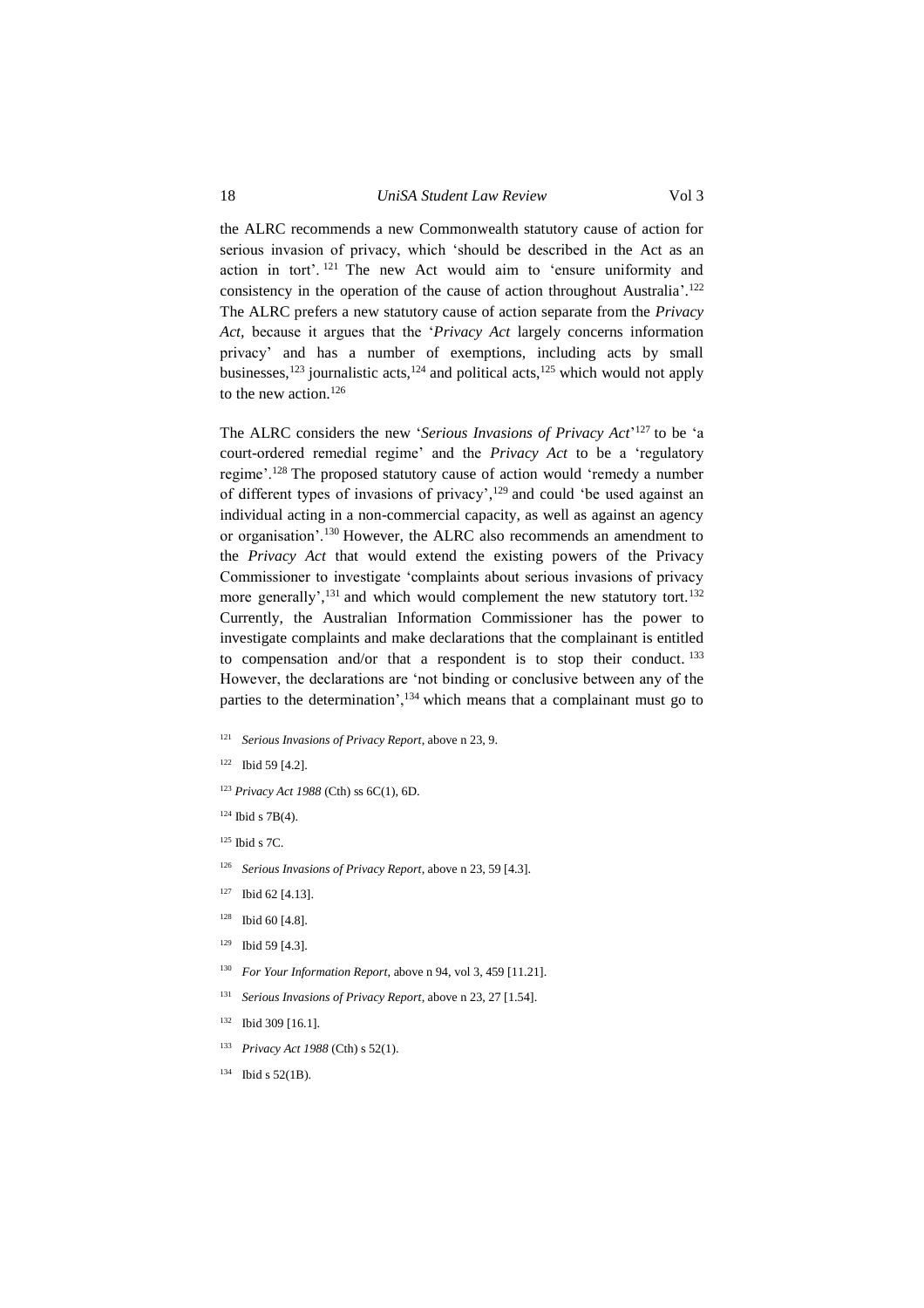court to enforce it.<sup>135</sup> Under the new Act, a plaintiff would also need to go to court to enforce the breach. The difference is that an action under the new Act 'would lead only to a range of civil remedies sought by and for the benefit of the plaintiff', unlike the regulatory response under the *Privacy Act* which generally leads to civil penalties being imposed on an entity.<sup>136</sup> The issues are whether a victim of doxing would want to take a matter to court and whether it would be considered a serious invasion of privacy.

#### <span id="page-18-0"></span>1 *A Response to Targeting and Delegitimising Doxing?*

A person who has had their phone number or residential address revealed (targeting doxing) or personal information released to undermine their credibility and reputation, (delegitimising doxing), could have an action under the ALRC's proposed new Act. For an action to succeed under the proposed Act, the plaintiff would have to 'prove that his or her privacy was invaded … [by] misuse of private information, such as by collecting or disclosing private information about the plaintiff'.<sup>137</sup> The ALRC recommends an objective test under the proposed new privacy tort, which would require the plaintiff 'to establish that a person in the plaintiff's position would have had a reasonable expectation of privacy, in all of the circumstances'.<sup>138</sup> However, different factors may affect what would be considered in relation to 'the reasonable expectation of privacy test'. <sup>139</sup> A court would need to consider the circumstances and context of each case,<sup>140</sup> including whether the information was considered public and whether a doxee had 'invited publicity'. <sup>141</sup> The Australian Government Attorney-General's Department has asked for clear guidelines 'to establish the point at which telephone numbers, email addresses or IP addresses become personal information'.<sup>142</sup>

<sup>135</sup> See ibid s 55A.

- <sup>136</sup> *Serious Invasions of Privacy Report*, above [n 23,](#page-4-0) 61 [4.10].
- <sup>137</sup> Ibid 9.
- <sup>138</sup> Ibid 92 [6.5].
- <sup>139</sup> Ibid 97–8.
- <sup>140</sup> Ibid 99 [6.37].
- <sup>141</sup> Ibid 10.

<sup>142</sup> *For Your Information Report*, above n [94,](#page-12-0) vol 1, 302 [6.33], quoting Australian Government Attorney-General's Department, *Submission PR 546*, 24 December 2007.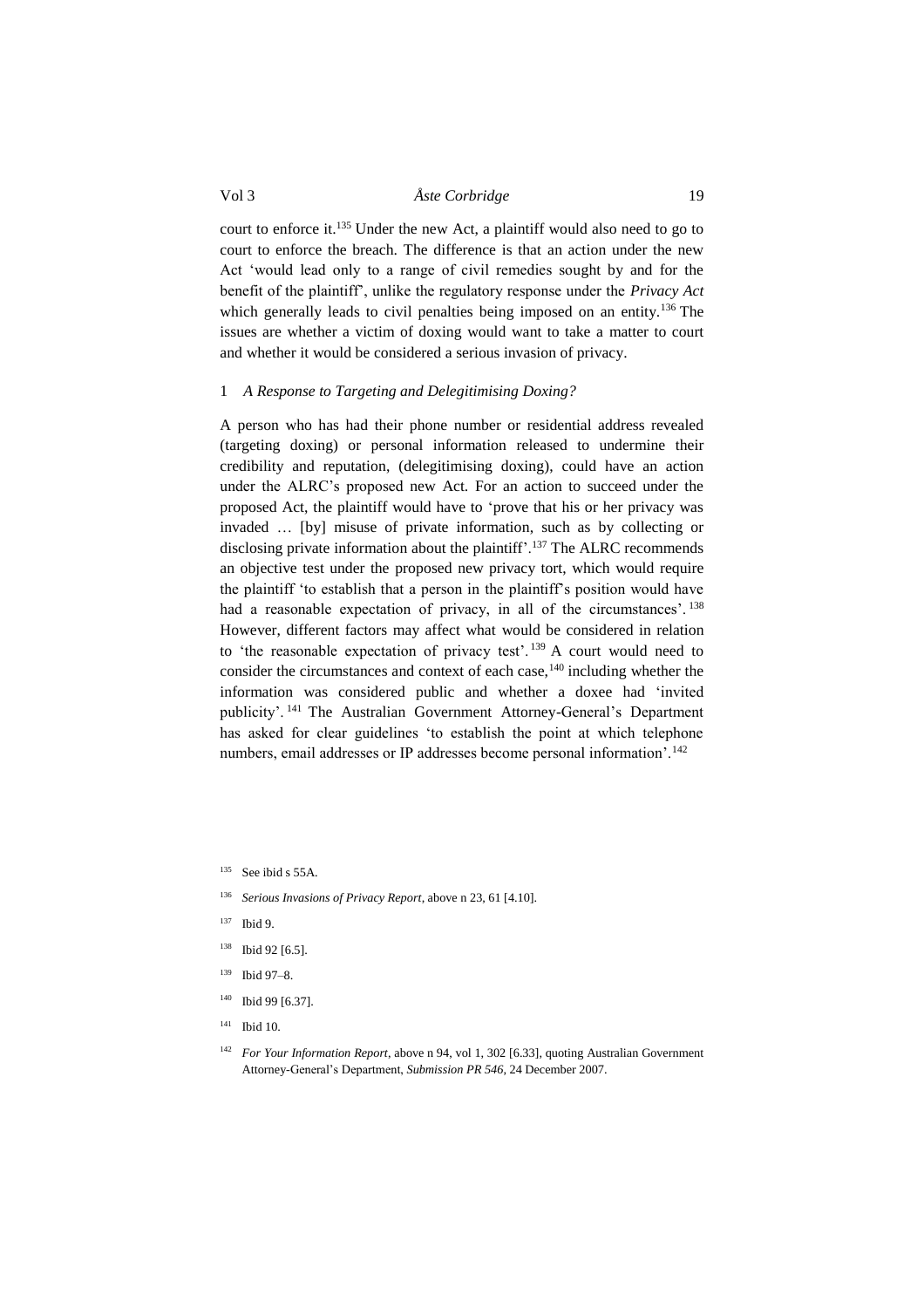#### *(a) Definition of Personal Information*

The *Privacy Act* describes 'information privacy' as a breach in relation to an individual's personal information, <sup>143</sup> and defines personal information as 'information or an opinion about an identified individual, or an individual who is reasonably identifiable', including whether it is true or not.<sup>144</sup> Furthermore, it defines 'identification information' to mean an individual's full name, alias or previous name, date of birth, sex, 'current or last known address, and 2 previous addresses', current or last known employer, or driver's licence number.<sup>145</sup> The ALRC agrees with the definition of personal information in the *Privacy Act*, but recommends that '[t]he Office of the Privacy Commissioner should develop and publish guidance on the meaning of 'identified or reasonably identifiable'. <sup>146</sup> The ALRC has considered the issue of whether a stand-alone phone number should be included in the definition of personal information if it is 'sufficient to allow communications with an individual'.<sup>147</sup> The ALRC argues that it 'would not fall within the recommended definition of "personal information"', unless it is used to target an individual, 'for example, with advertising material', because 'the *Privacy Act* is not intended to implement an unqualified "right to be let alone"<sup>148</sup>

Samuel Warren and Louis Brandeis defined privacy as 'the right of the individual to be let alone' in 1890. <sup>149</sup> They argued that the 'principle which protects … against publication in any form, is in reality not the principle of private property, but that of an inviolate personality'. <sup>150</sup> Additionally, the value of privacy was 'in the peace of mind or the relief afforded by the ability to prevent any publication at all'. <sup>151</sup> In Australia, the Public Interest Advocacy Centre ('PIAC') supports the right to be let alone and argues that it

- <sup>143</sup> *Privacy Act 1988* (Cth) s 13(1)(a).
- $144$  Ibid s 6(1).
- <sup>145</sup> Ibid.
- <sup>146</sup> *For Your Information Report*, above [n 94,](#page-12-0) vol 1, 309 [6.63].
- <sup>147</sup> Ibid 298 [6.20], citing Australian Privacy Foundation, *Submission to the Office of the Privacy Commissioner Review of the Private Sector Provisions of the Privacy Act 1988*, December 2004; Queensland Council for Civil Liberties, *Submission PR 150*, 29 January 2007.
- <sup>148</sup> Ibid 309 [6.61].
- Samuel D Warren and Louis D Brandeis, 'The Right to Privacy' (1890) 4(5) *Harvard Law Review* 193, 205.
- <sup>150</sup> Ibid.
- <sup>151</sup> Ibid 200.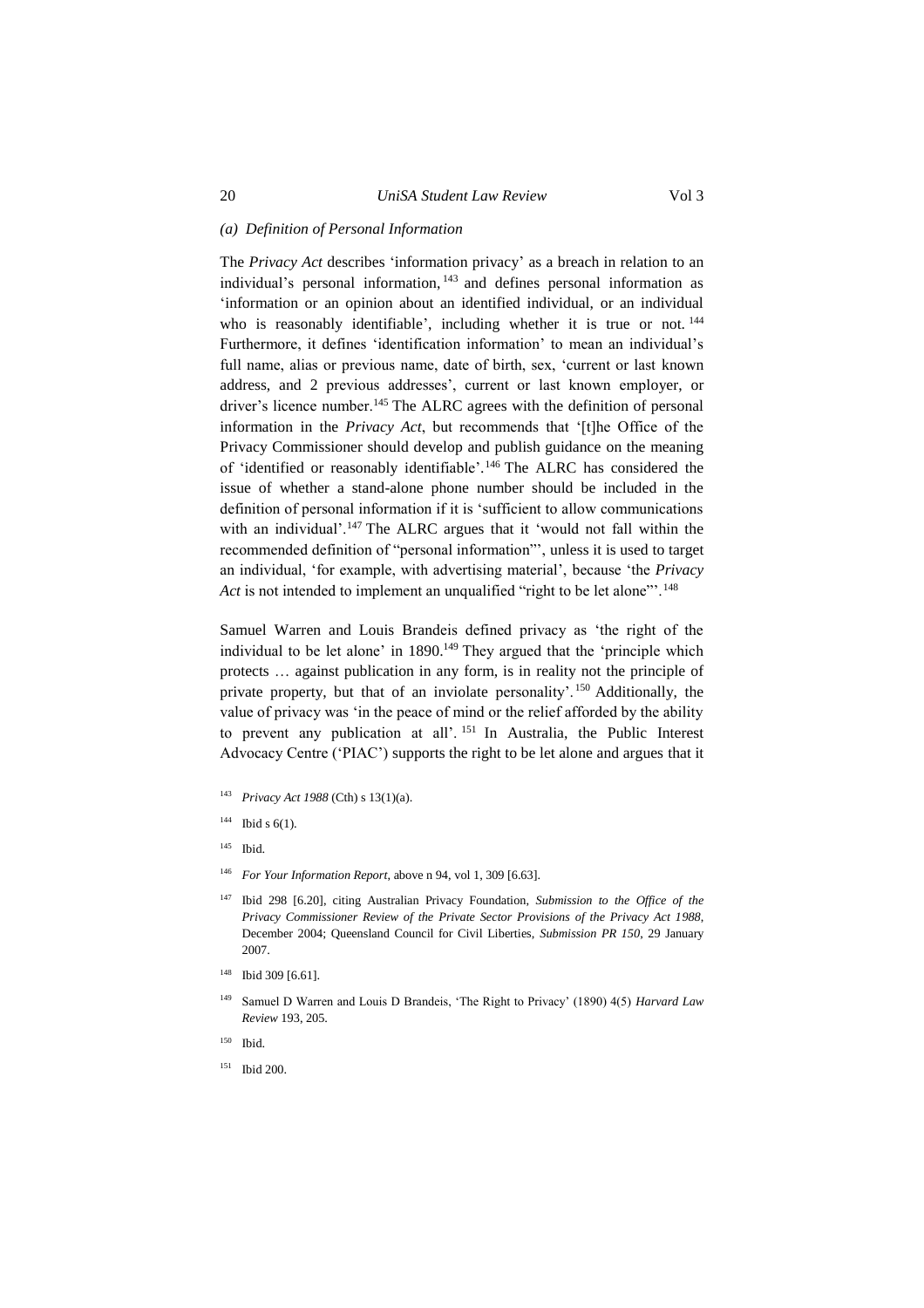'is an important element of the right to privacy and should be included in the *Privacy Act*'. <sup>152</sup> The PIAC supports the view of the Senate Committee privacy inquiry that the definition of personal information should 'include information "that enables an individual not only to be identified, but also contacted"'. <sup>153</sup> This would include the publication of a person's name and address. For example, telemarketers can be a nuisance and make a person feel like their privacy is invaded, because the person often does not know where the stranger obtained their phone number and would prefer not to be called if they had been given a choice.

Daniel Solove, however, argues that many view the definition of 'the right to be let alone' as being too broad, with the potential for any 'offensive or harmful conduct' to be taken 'as a violation of personal privacy'. <sup>154</sup> The ALRC also does not provide an exhaustive list of what 'unqualified' means regarding the right to be let alone. Furthermore, it argues that the definition of personal information 'will continue to give rise to theoretical uncertainty' due to the need for the new laws to be applicable to a general range of circumstances.<sup>155</sup> However, the description of personal information by the ALRC as information that enables a person to be targeted, arguably includes a doxer who enables others to harass an identified individual. But if the personal information was published in isolation, without it attaching to an individual, it would not fall within the ALRC's 'recommended definition of "personal information"'.<sup>156</sup> In these circumstances, the doxee would have no right to remove the personal information from publication.

#### *(b) The Right of Data Erasure*

The ALRC supports the right of individuals to have personal information removed from publication.<sup>157</sup> This right is also known as 'the right to be

- <sup>152</sup> *For Your Information Report*, above n [94,](#page-12-0) vol 1, 304–5 [6.44], citing Public Interest Advocacy Centre, *Submission PR 548*, 26 December 2007.
- <sup>153</sup> Ibid, quoting Parliament of Australia—Senate Legal and Constitutional References Committee, *The Real Big Brother: Inquiry into the Privacy Act 1988* (2005), [7.14].
- <sup>154</sup> Daniel J Solove, 'Conceptualizing Privacy' (2002) 90 *California Law Review* 1087, 1102, citing Anita L Allen, *Uneasy Access: Privacy for Women in a Free Society* (Rowman & Littlefield, 1988) 7.
- <sup>155</sup> *For Your Information Report*, above n [94,](#page-12-0) vol 1, 309 [6.62]–[6.63], citing Malcolm Crompton, 'Under the Gaze, Privacy Identity and New Technology' (Paper presented at International Association of Lawyers 75th Anniversary Congress, Sydney, 28 October 2002).
- <sup>156</sup> Ibid 309 [6.61].
- <sup>157</sup> Ibid 459 [11.23].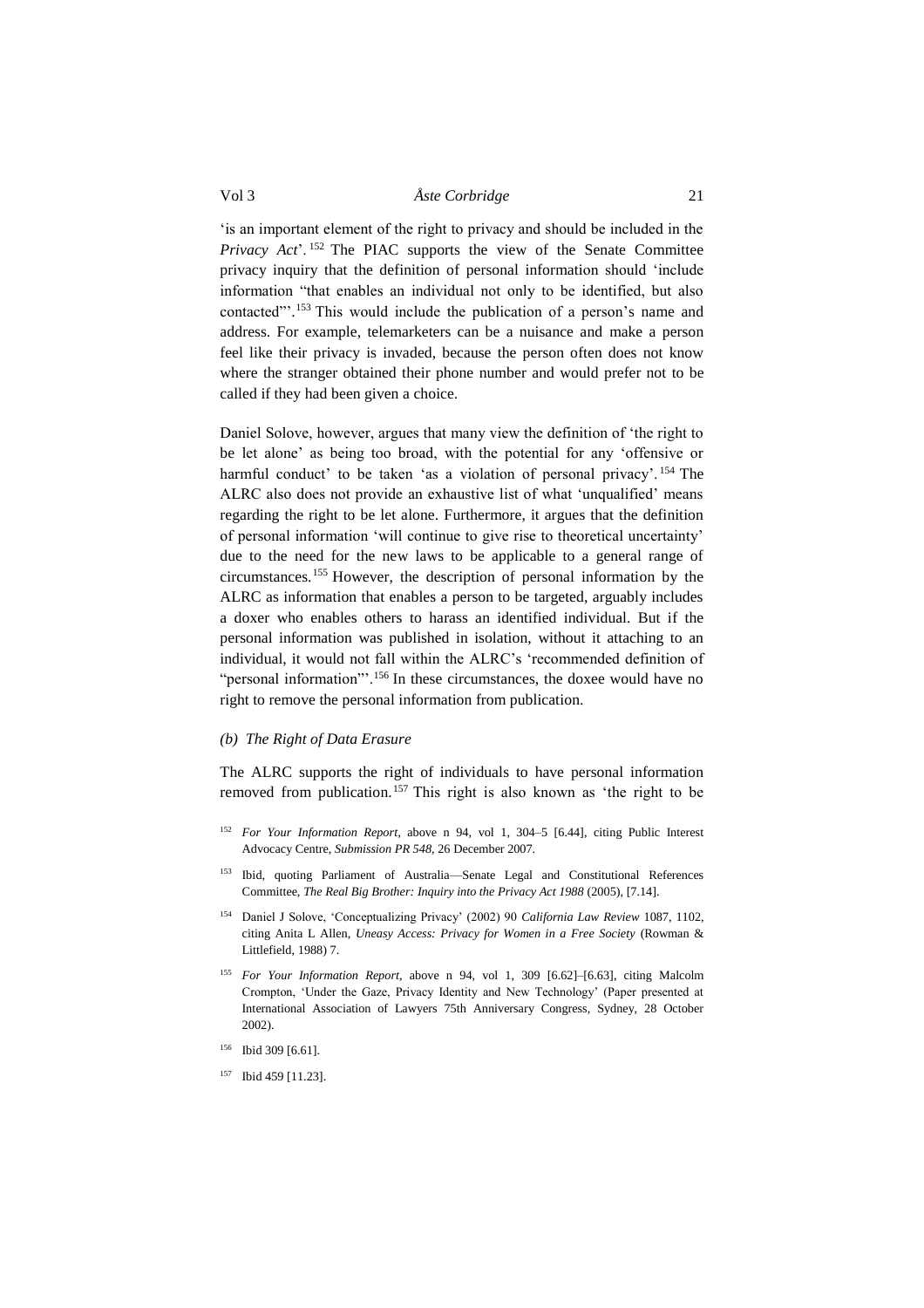22 *UniSA Student Law Review* Vol 3

forgotten' or the right of data erasure. <sup>158</sup> However, the ALRC does not recommend 'a take-down notice scheme', even though it 'might help to address the circumstances where individuals refuse to remove from their website personal information about another person'. <sup>159</sup> The ALRC recommends that 'it is more appropriate for a court, rather than a regulator', to consider a remedy based on a statutory cause of action for a serious

invasion of privacy, because a take-down scheme requires 'a decision maker to balance the right of freedom of expression and the right to individual privacy'. <sup>160</sup> Instead, the ALRC recommends new regulatory powers that 'would complement a statutory tort, providing a low cost alternative to litigation, which may, in some cases, lead to a satisfactory outcome for parties'. <sup>161</sup> However, the new powers would extend only to investigating complaints and making 'appropriate declarations', including referring the matter 'to a court for enforcement'.<sup>162</sup> They would not have the power to remove personal information from publication. If a respondent refused to adhere to a declaration to 'not repeat or continue the conduct complained about … the complainant would need to apply to the Federal Court or Federal Circuit Court for enforcement'.<sup>163</sup> Considering the ALRC acknowledges the importance of an individual being 'empowered to have their personal information destroyed — or, at a minimum, de-identified — when appropriate',  $164$  it should allow for a timely response to the request of an individual to remove personal information.

#### <span id="page-21-0"></span>2 *A Response to Deanonymising Doxing?*

The ALRC also supports the right of 'individuals to retain greater control over their privacy by giving them the option to transact anonymously' and pseudonymously, when appropriate, <sup>165</sup> 'lawful and practicable'. <sup>166</sup> The

- <sup>159</sup> *For Your Information Report*, above [n 94,](#page-12-0) vol 1, 459 [11.22].
- 160 Ibid 459 [11.23].
- <sup>161</sup> *Serious Invasions of Privacy Report*, above n 23, 309 [16.1].
- <sup>162</sup> Ibid 310.
- <sup>163</sup> Ibid 313 [16.14].
- <sup>164</sup> Ibid 319 [16.44].
- <sup>165</sup> *For Your Information Report*, above [n 94,](#page-12-0) vol 1, 693 [20.14]; 696 [20.25].
- <sup>166</sup> Ibid 696 [20.28].

<sup>158</sup> EU General Data Protection Regulation, *GDPR Key Changes* <http://www.eugdpr.org/keychanges.html>. David Lindsay makes a slight distinction between 'right to erasure' and 'the right to be forgotten': above [n 98,](#page-13-2) 201.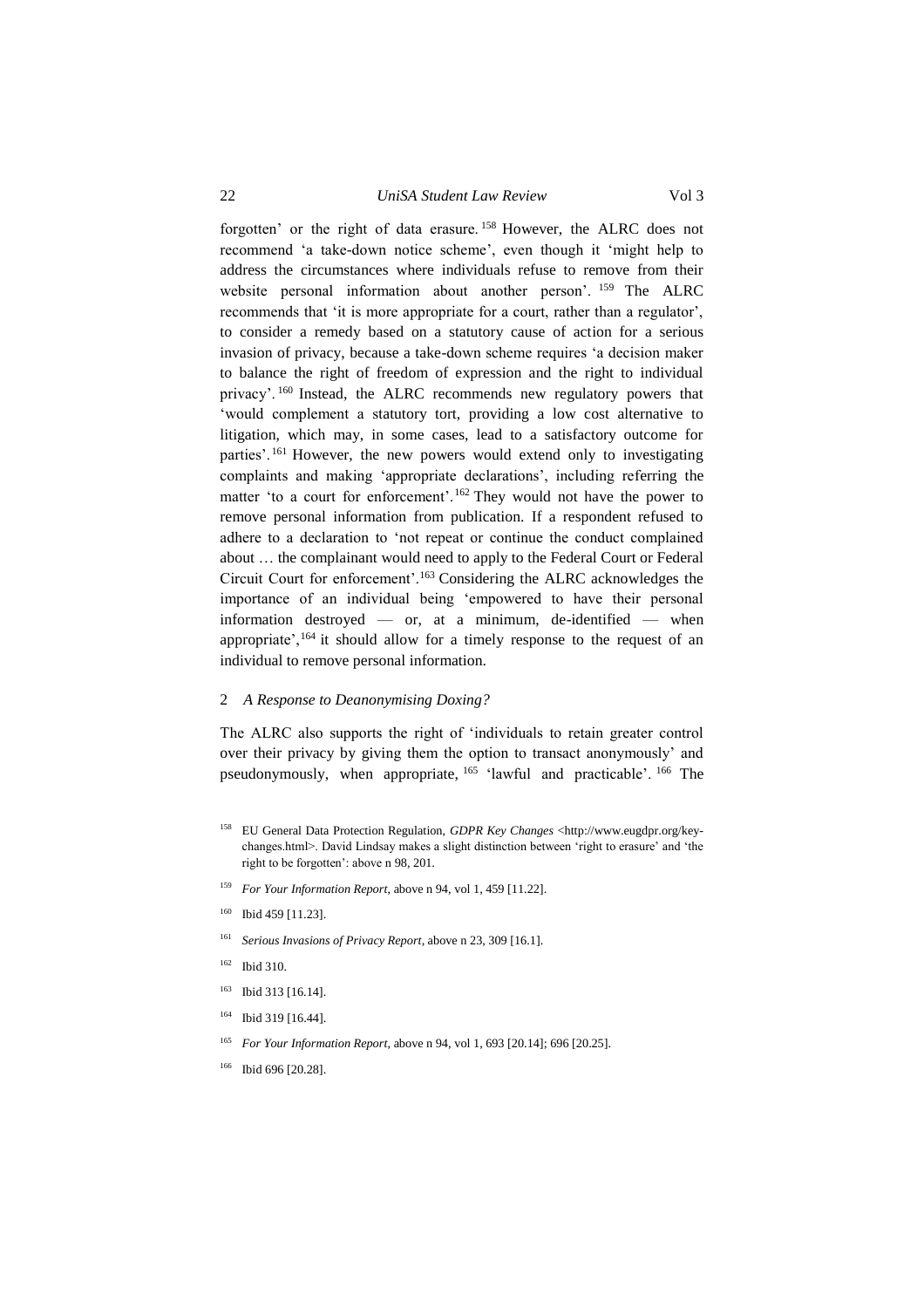*Privacy Act* provides that individuals who deal with an agency or organisation 'have the option of not identifying themselves, or of using a pseudonym'. <sup>167</sup> However, this refers only to individuals interacting with agencies or organisations and not with other individuals. The ALRC only considers anonymity between an individual acting in a personal capacity and a business, and does not discuss the issue of anonymity between individuals acting in a personal capacity. Consequently, doxers may not be liable for revealing the identity of a person who is either anonymous or known by a pseudonym. However, the test may be whether a person considers that the doxee 'had a reasonable expectation of privacy'.<sup>168</sup>

The ALRC recognises the importance of individual private persons being able to 'exercise a degree of control over their personal information, especially information that they may themselves have provided previously'. <sup>169</sup> However, the proposed Act does not apply between individuals acting in a personal capacity. Furthermore, it may not assist in the timely removal of personal information from publication and it does not assist in preventing doxing through better data protection regulation. The Australian Parliament should therefore consider providing individuals with a right to informational self-determination and greater data protection regulation in a similar manner to Europe's General Data Protection Regulation.

## B *The EU General Data Protection Regulation*

<span id="page-22-0"></span>The European Parliament and the Council of the European Union provide that it is a fundamental right for individuals to have control over their personal data and that it is a right that must be protected.<sup>170</sup> They recognised the increase in individuals collecting, sharing and making available personal information 'publicly and globally'. <sup>171</sup> Consequently, in April 2016, the European Union ('EU') adopted the General Data Protection Regulation ('GDPR'), which will come into full effect in May 2018. The intention of the GDPR is 'to update the standards to fit today's technology while remaining general to simply protect the fundamental rights of individuals throughout

<sup>167</sup> *Privacy Act 1988* (Cth) sch 1 cl 2.

<sup>168</sup> *Serious Invasions of Privacy Report*, above n 23, 92 [6.5].

<sup>169</sup> Ibid 319 [16.44].

<sup>170</sup> *General Data Protection Regulation* [2016] OJ L 119.

<sup>171</sup> Ibid 2.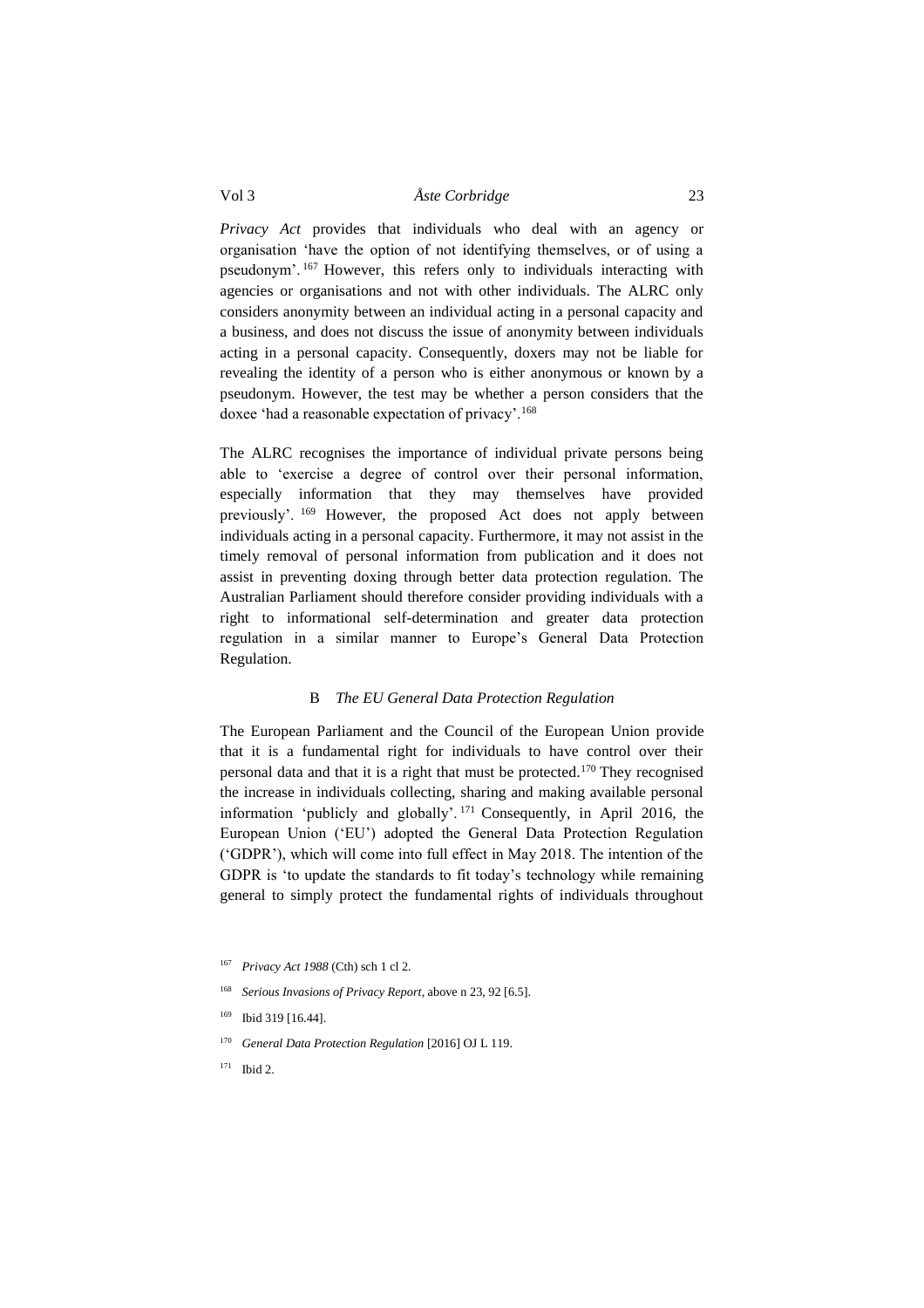<span id="page-23-0"></span>future waves of innovation'.<sup>172</sup> The GDPR is based on 'principles for the processing of personal data' set by the Organisation for Economic Cooperation and Development,<sup>173</sup> of which Australia is a member.<sup>174</sup> However, these principles are non-binding guidelines. <sup>175</sup> The GDPR is a binding legislative act across the EU that 'seeks to harmonise the protection of fundamental rights and freedoms of natural persons in respect of processing activities and to ensure the free flow of personal data between Member States'.<sup>176</sup> However, the jurisdiction of the GDPR extends to all organisations that 'offer goods and services' and hold personal data of individuals residing in the EU, regardless of where the organisation is located in the world.<sup>177</sup> There are ongoing discussions around setting 'up a one-stop-shop for data privacy regulation<sup>'178</sup> to replace the current model where each state has a supervisory authority.<sup>179</sup>

<span id="page-23-1"></span>The GDPR seeks to balance the rights of individuals to control their personal data (user control), the responsibility of the processors of personal data (data processors), and the role of the monitors who ensure 'compliance with the rules for the protection of personal data' (data controllers). <sup>180</sup> It defines personal data as meaning 'any information relating to an identified or identifiable natural person'.<sup>181</sup> This includes any personal information which can be used to identify a person, 'directly or indirectly', for example, a name, telephone number, date of birth and 'posts on social networking websites'.<sup>182</sup> Breaches by organisations can include: 'not having sufficient customer consent to process data or violating the core of Privacy by Design concepts'; 'not having their records in order'; and 'not notifying the supervising

- <sup>172</sup> EU General Data Protection Regulation Organisation, *How Did We Get Here?* <http://www.eugdpr.org/how-did-we-get-here-.html>.
- <sup>173</sup> Ibid.
- <sup>174</sup> Organisation for Economic Co-operation and Development, *Members and Partners* <http://www.oecd.org/about/membersandpartners/#d.en.194378>.
- <sup>175</sup> EU General Data Protection Regulation Organisation, above [n 172.](#page-23-0)
- <sup>176</sup> *General Data Protection Regulation* [2016] OJ L 119/1, 1[3].
- <sup>177</sup> EU General Data Protection Regulation Organisation, *GDPR FAQs* <http://www.eugdpr.org/gdpr-faqs.html>.
- <sup>178</sup> Ibid.
- <sup>179</sup> *General Data Protection Regulation* [2016] OJ L 119/1, 65, art 51.
- <sup>180</sup> Ibid 3[11].
- $181$  Ibid 33, art 4(1).
- <sup>182</sup> EU General Data Protection Regulation Organisation, above [n 177.](#page-23-1)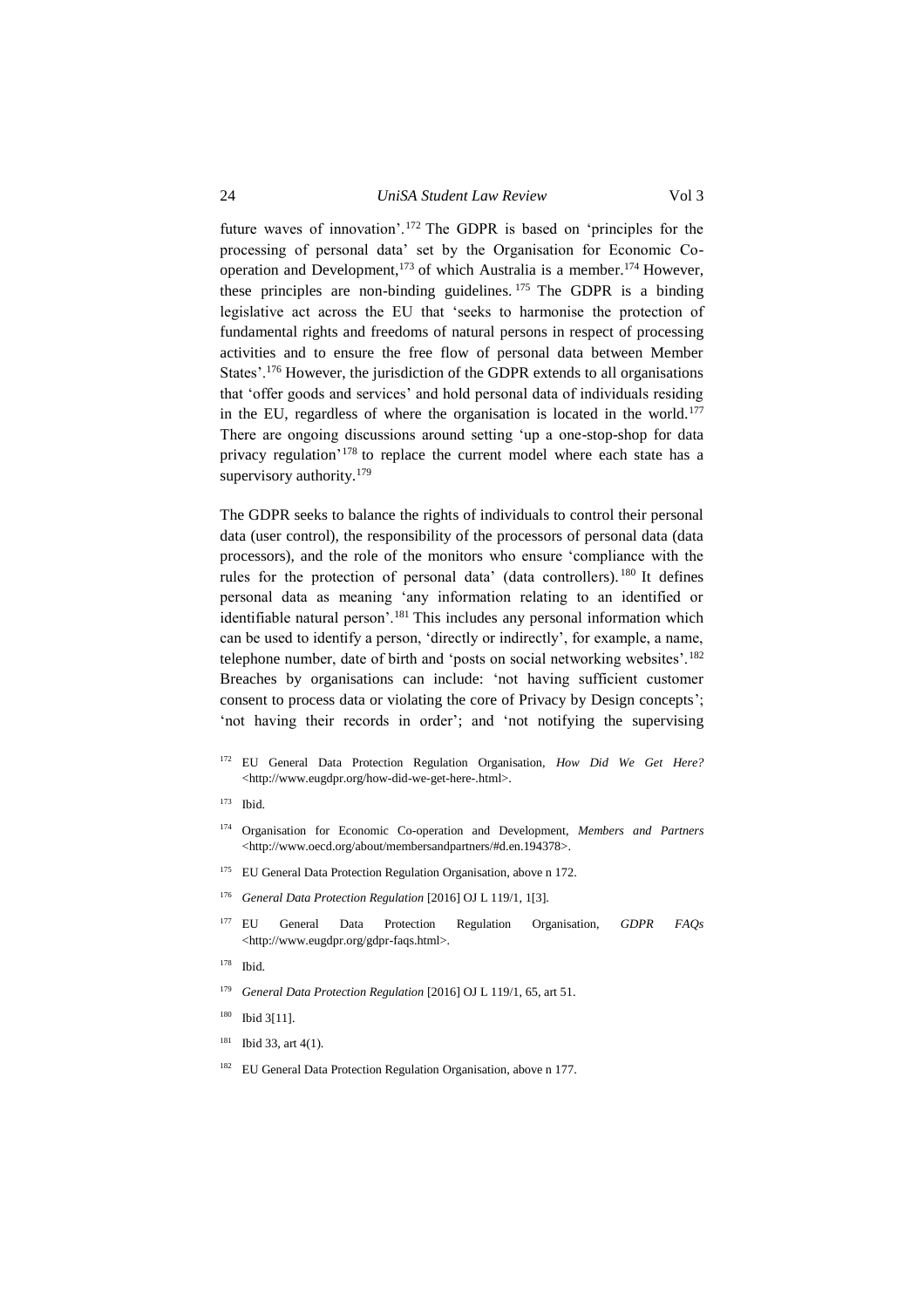authority and data subject about a breach or not conducting impact assessment'.<sup>183</sup> A breach of the GDPR can result in a fine of  $\epsilon$ 20 million or up to 4 per cent of an organisation's annual global turnover, 'whichever is higher'. <sup>184</sup> A controller must 'implement appropriate technical and organisational measures for ensuring that, by default, only personal data which are necessary for each specific purpose of the processing are processed' (privacy by default).<sup>185</sup> This means 'that privacy-friendly default settings should be the norm — for example on social networks'.<sup>186</sup>

One of the key features of the GDPR is its recognition of 'privacy by design'. Privacy by design means that protection of privacy must be considered throughout the 'life cycle of the system or process development'. <sup>187</sup> The GDPR provides:

the controller shall, both at the time of the determination of the means for processing and at the time of the processing itself, implement appropriate technical and organisational measures…[and] integrate the necessary safeguards into the processing in order to meet the requirements of this Regulation and protect the rights of data subjects [privacy by design].<sup>188</sup>

Nevertheless, the GDPR 'does not apply to the processing of personal data by a natural person in the course of a purely personal or household activity'.<sup>189</sup> In 2013, a recommendation to Europe's previous Data Protection Directive (95/46/EC) argued that regulating 'natural persons' personal or household processing activities … could inhibit individuals' freedom of speech and could in itself constitute a breach of the individual's right to privacy'.<sup>190</sup> This is arguably the reason why the GDPR does not currently apply to individuals

- <sup>184</sup> *General Data Protection Regulation* [2016] OJ L 119/1, 83, art 83(5).
- <sup>185</sup> Ibid 48, art 25(2).
- <sup>186</sup> European Commission, 'How Does the Data Protection Reform Strengthen Citizens' Rights?' (Factsheet, European Union, 2016) 3 <http://ec.europa.eu/newsroom/document.cfm?doc\_id=41525>.
- <sup>187</sup> EU Data Protection Regulation Organisation, *Data Protection by Design and by Default*  <http://www.eudataprotectionregulation.com/data-protection-design-by-default>.
- <sup>188</sup> *General Data Protection Regulation* [2016] OJ L 119/1, 48, art 25(1).
- <sup>189</sup> Ibid 32, art  $2(2)(c)$ .
- <sup>190</sup> *Council Directive 95/46/EU of the European Parliament and of the Council of 24 October 1995 on the Protection of Individuals with Regard to the Processing of Personal Data and on the Free Movement of such Data* [1995] OJ L 281/31, Annex 2 ('Proposals for Amendments Regarding Exemption for Personal or Household Activities') 2.

<sup>183</sup> Ibid.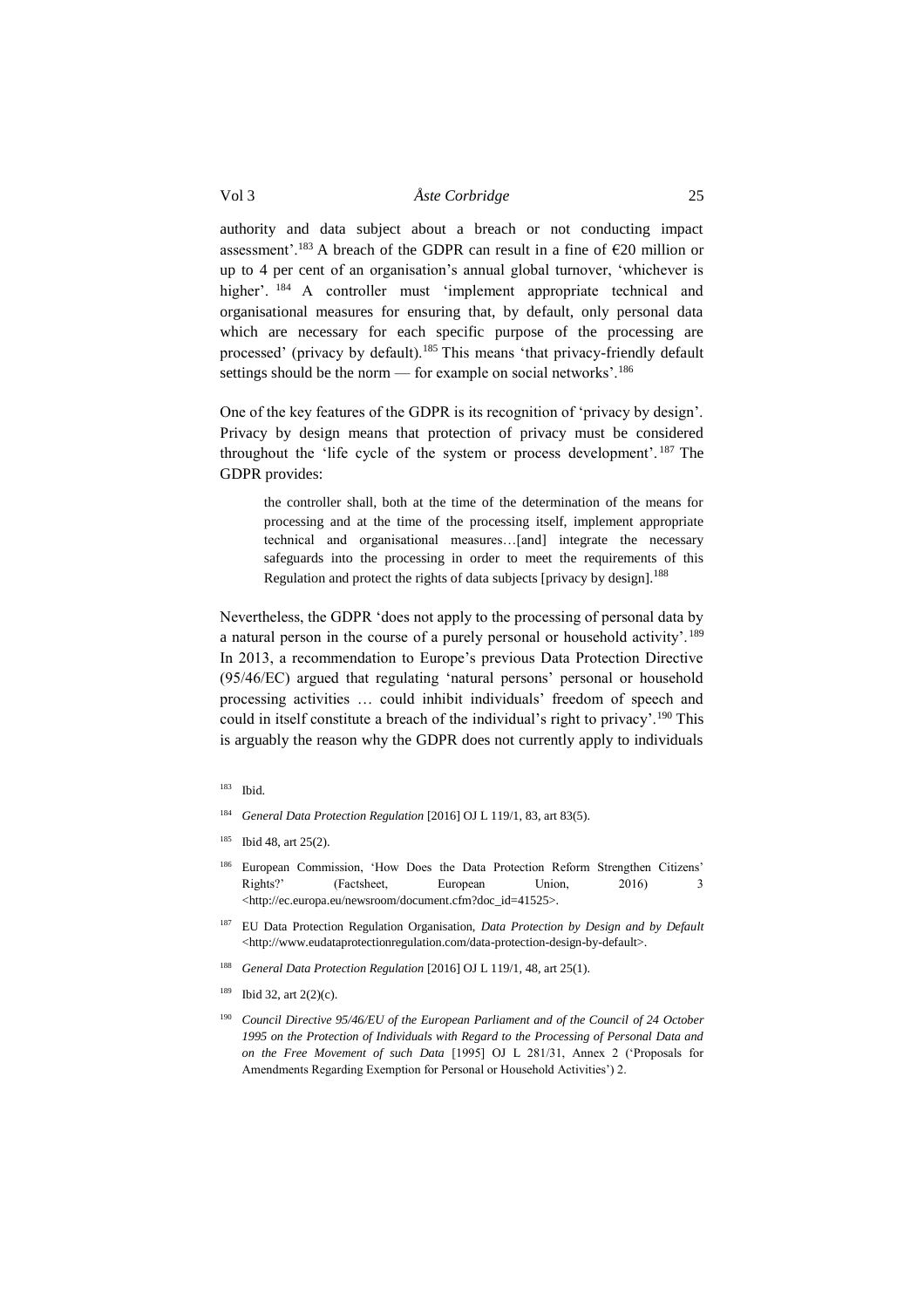26 *UniSA Student Law Review* Vol 3

acting in a personal capacity, which means that a doxer would not be held liable for their actions under the GDPR. However, the GDPR does apply 'to controllers or processors which provide the means for processing personal data for such personal or household activities', including social networking websites. <sup>191</sup> This means that the doxee could seek to have their personal information removed by lodging 'a complaint with a supervisory authority',<sup>192</sup> who has the power to investigate, 'to order the rectification or erasure of personal data' and to impose administrative fines.<sup>193</sup> The GDPR provides that a person should be provided with 'mechanisms to request and, if applicable, obtain, free of charge, in particular, access to and rectification or erasure of personal data and the exercise of the right to object'. <sup>194</sup> A response to a request should be provided 'without undue delay and at the latest within one month'.<sup>195</sup> Alternatively, a doxee can also pursue, according to the GDPR, 'an effective judicial remedy'.<sup>196</sup> However, to receive a judicial remedy, the doxee would need to commence proceedings in a court and, as discussed above, this is not the preferred method to address doxing.

#### IV CONCLUSION AND RECOMMENDATIONS

<span id="page-25-0"></span>The Australian Parliament should consider implementing a similar scheme to the GDPR to keep up with technological changes and to improve the protection of informational privacy in Australia. It has been argued that the 'GDPR will set a new global standard for personal data protection'.<sup>197</sup> If the GDPR were to be adopted in Australia, it would provide doxing victims with the right to request erasure of personal information and to have the request promptly assessed and, if approved, actioned. It would also prevent doxing because companies would have to implement privacy by design and integrate safeguards into the processing of personal information. Concerns that regulating the processing of personal information in household activities could restrain freedom of speech or breach a person's right to privacy are valid, but they do not justify ignoring the problem of doxing. Doxing can

- <sup>191</sup> *General Data Protection Regulation* [2016] OJ L 119/1, 3–4.
- $192$  Ibid 80, art 77(1).
- <sup>193</sup> Ibid 69–70, art 58.
- <sup>194</sup> Ibid 11.
- <sup>195</sup> Ibid.
- <sup>196</sup> Ibid 80, art 78–79.
- <sup>197</sup> Beata A Safari, 'Intangible Privacy Rights: How Europe's GDPR Will Set a Standard for Personal Data Protection' (2017) 47 *Seton Hall Law Review* 809.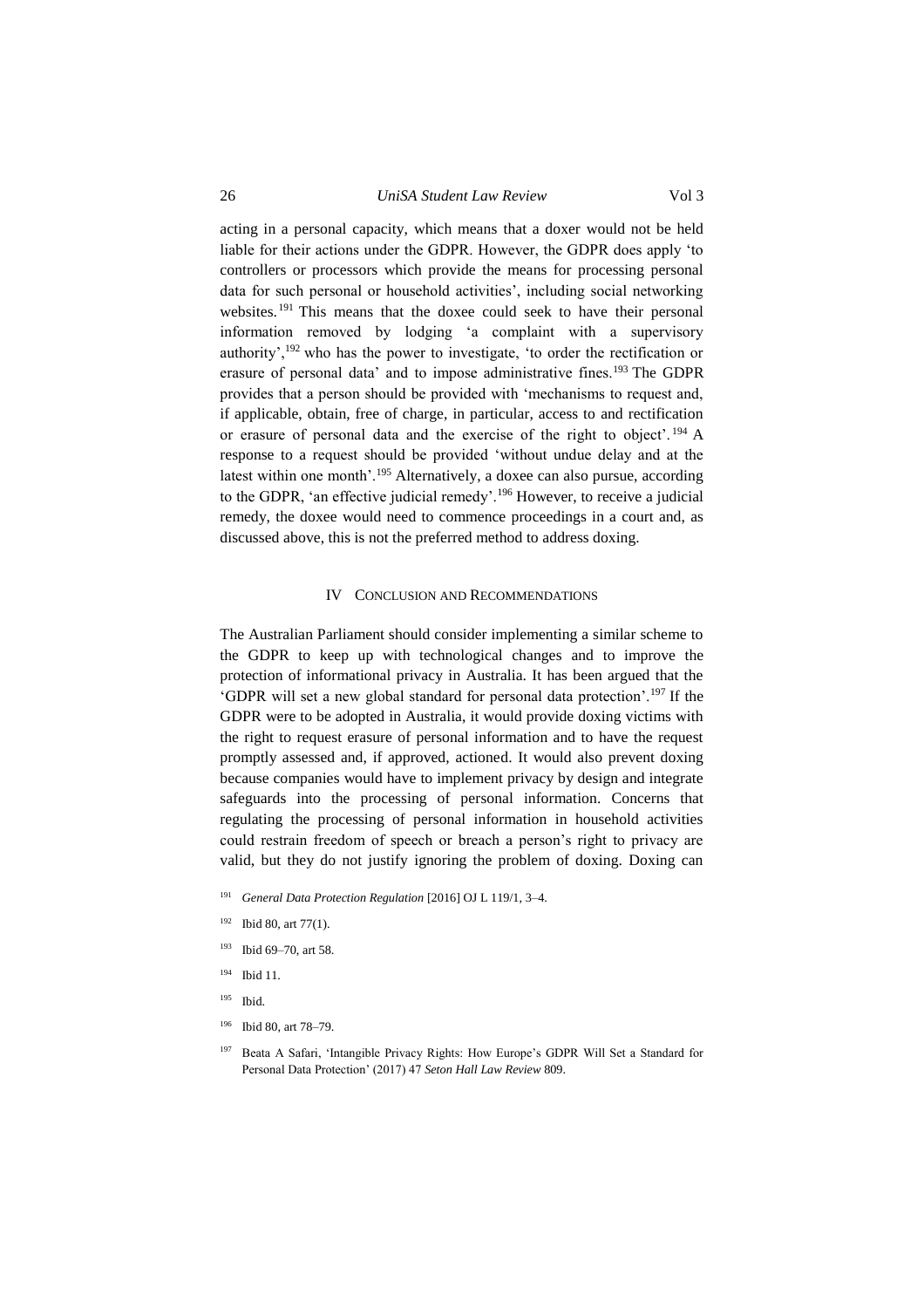have severe adverse effects on victims and it opens the possibility for 'digital vigilantism'. This article has demonstrated that the value of anonymity and obscurity is worth protecting and should be protected by law, and not regulated by individual online service providers who may have different views on what should be protected.

Concerns that a right to informational privacy would impose on the right to freedom of speech and information should not prevent the enactment of the right. The right to informational privacy needs to be balanced against the rights provided in the *Freedom of Information Act*. Defences to the right to informational privacy could include circumstances where the information is already public, which can be the case with doxing. Each circumstance will have to be considered in context, including the way that the personal information was obtained, retained and disclosed. Defences could also include circumstances where a right to freedom of information should be protected, and where it is an issue of national security.<sup>198</sup> The ALRC agrees with the *International Covenant on Civil and Political Rights* that there are competing interests, but 'both the individual and public interests in the protection of privacy and the individual and public interests in freedom of speech are important values and neither is absolute nor always in conflict with the other'.<sup>199</sup>

If the recommendations by the ALRC were to be implemented, doxing victims would not have a right of data erasure without having to take a matter to court. This article has argued that the preferred response to the doxing problem is to provide victims with the opportunity for timely removal of personal information, while also providing for the possibility of compensation for the victims and the imposition of fines on the doxer as a deterrent measure. The Australian Parliament should therefore consider enacting a statutory cause of action for a serious invasion of privacy that applies both to companies and to individuals acting in a personal capacity. The statute should provide individuals with the right to informational selfdetermination and access to a regulator with the power to enforce the new privacy laws, including the power to action requests for erasure of personal information, to impose fines and to order compensation. The Australian Parliament should extend the existing powers of the Privacy Commissioner, not only to investigate 'complaints about serious invasions of privacy more generally',<sup>200</sup> but also to enforce declarations and action requests for erasure

<sup>198</sup> *For Your Information Report*, above [n 94,](#page-12-0) 104.

<sup>199</sup> *Serious Invasions of Privacy Report*, above [n 23,](#page-4-0) 244 [12.128].

<sup>&</sup>lt;sup>200</sup> Ibid 27 [1.54].